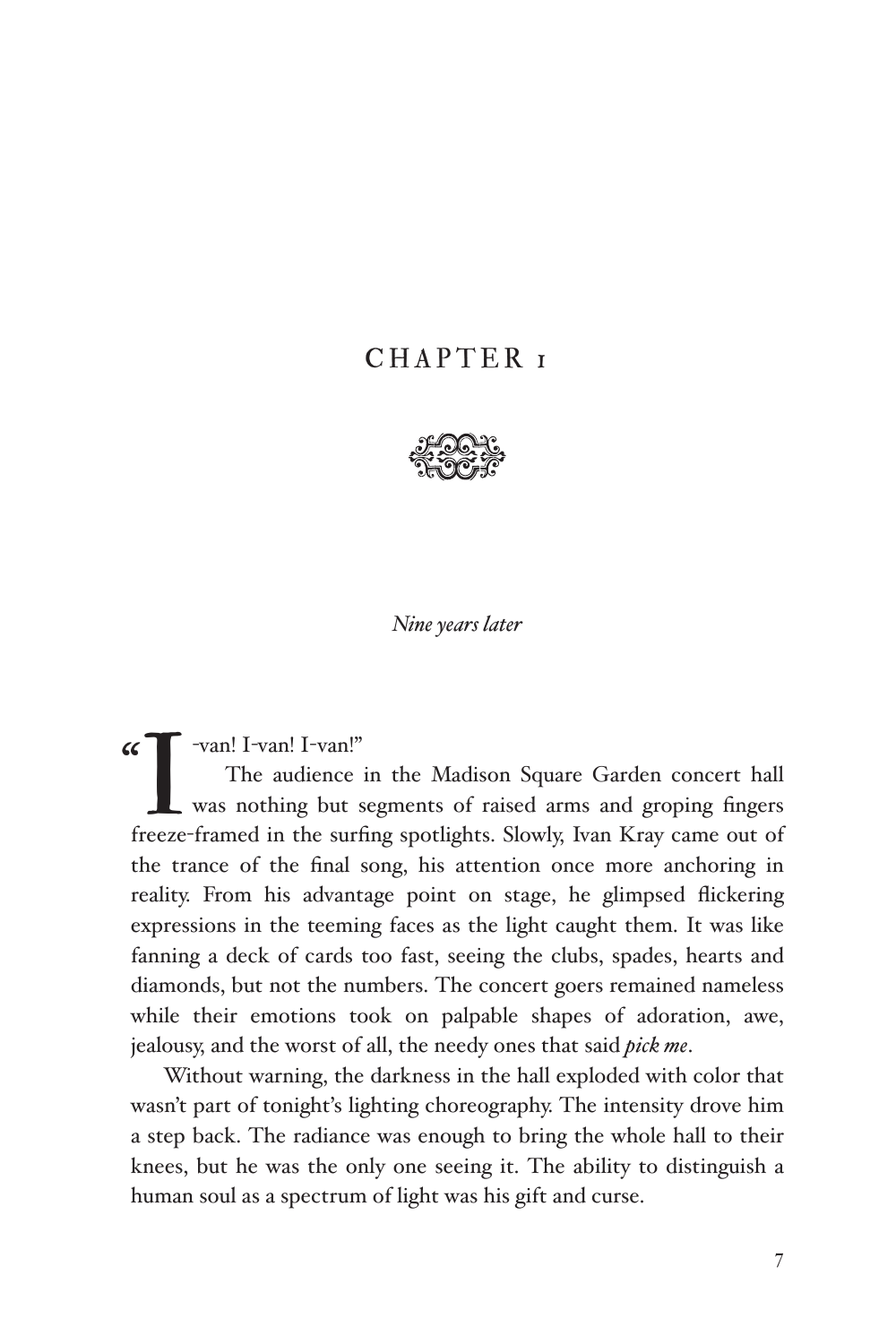Involuntarily, his brain searched for a rainbow, a unique mélange associated with one person, but as always there were only red, blue, yellow, and the hues in between. Why he still hoped she'd show up he didn't know. Maybe because he wanted her to see he was everything her family said he'd never be. Maybe because he missed her so much it still ripped his heart out every day.

"Encore! Encore! Encore!"

The euphoria of the performance was wearing off. He felt flat, like taking a nosedive after a rocket climb into space. The only way after going up was coming down, and he was coming down big time. The screaming girls in the golden circle only reminded him how the person he sang for wasn't here.

Spreading his arms and hanging his head, he took his bow. A glance from under his lashes at Locke told him the drummer was wary. Fleet on guitar shuffled like he was nervous. They should be wary and nervous. He wasn't known as a nutcase for nothing. Unpredictable. Wouldn't be the first time he made a scene on stage because he couldn't handle the light.

"Encore! Encore! Encore!"

Fleet lifted his brow in a questioning gesture. Tonight, his fans weren't getting more. There was nothing left to give. He ignored the protest that swelled through the hall as he walked offstage.

Sweat dripped from his body. A stagehand took his guitar. He made his way to his dressing room, peeling off his leather jacket as he went. Underneath the jacket, his chest was bare. Cool air raised goosebumps on his wet skin. Someone took the jacket and replaced it with a towel. He wiped his face and hair. The cheering of the crowd chased after him down the tungsten lit corridor.

"I-van! I-van!"

His boots slammed the concrete as he hurried to the privacy he craved.

A fist punched the air in front of his face. "Good job, man!"

"Yeah! Fucking rocking, Iv."

He threw the towel at no one in particular. Someone always caught it. Fingers ruffled his hair. He ducked the onslaught and covered his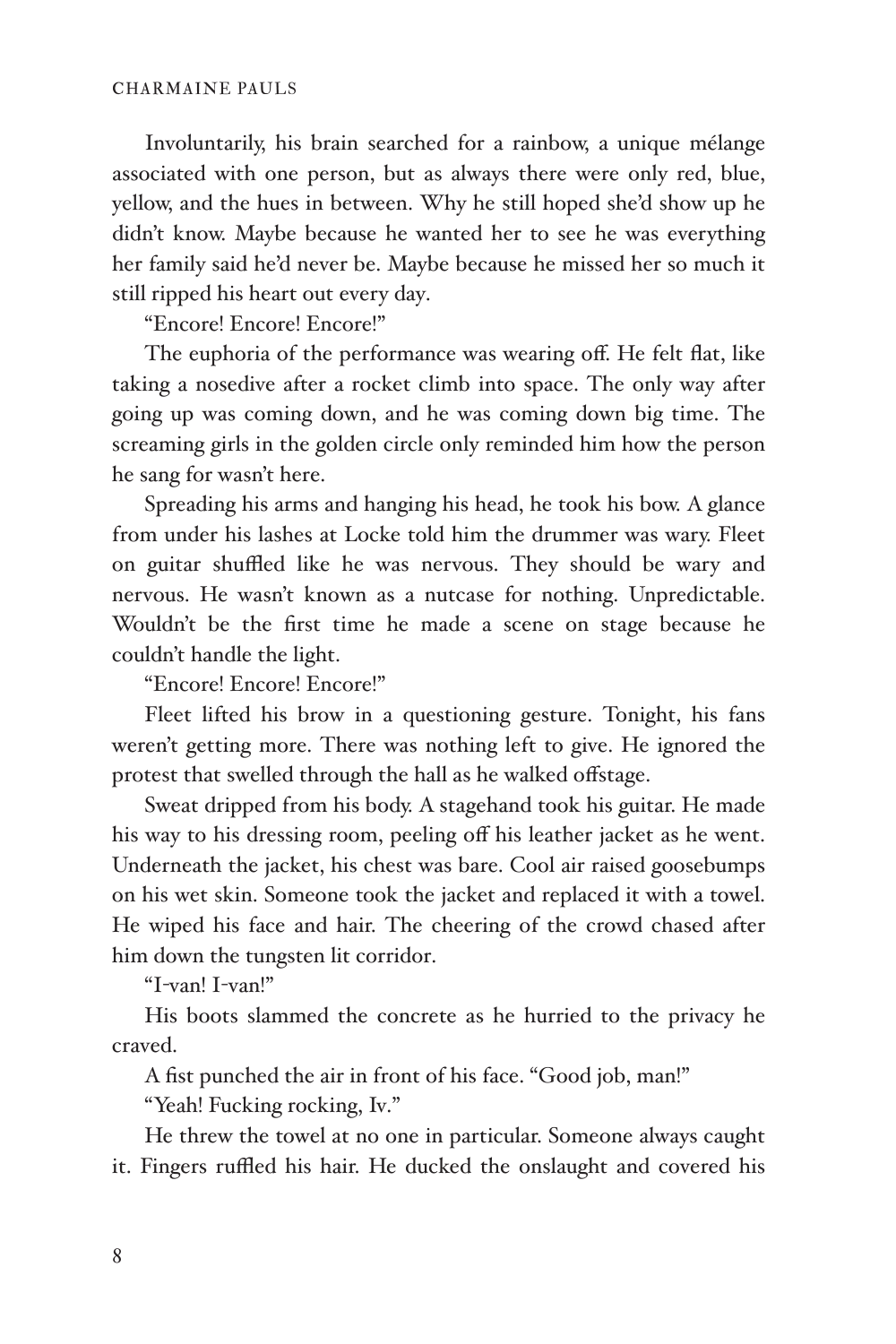ears to block out the high-pitched fan-hollering that filtered through the walls.

Smartphones flashed.

" $\text{Iv}$ !"

"Ivan!"

He had to get away from the noise and light pollution. When he rounded the corner, Kate, his sixty-year-old agent, waited in front of his dressing room. Good, reliable Kate. Immediately, he breathed easier.

"Good job." She patted his shoulder and yanked her hand away. "Yuk. I forget how much you sweat."

He grinned. "I need a shower."

One of the dark-eyed brunettes from the groupies ran up to them. Her breasts spilled over the low cut of her top like white bread dough.

"Iv." She stood on tiptoe and kissed his ear just above the silver hoop ring. "Can I give you a hand, baby?"

He tried to be gentle but the words came out gritty with a detectable bite. "Not now, girl."

The light in her eyes dimmed. "Crim. My name's Crimson."

He didn't remember her name even if he'd fucked her into a semicoma last night. He never did. He never asked.

Feeling like a shitbag, he touched her hair. "Later, all right?" To Kate, he said under his breath, "Get her out of here."

The girl was a newbie, but everyone knew he needed to be alone after a concert.

Crim reached for him. "Iv,  $I$ -"

Her fingers felt like an insult on his skin, marring the thought he still had in his head of the one woman who wasn't at his show. He pulled away. "Out of my space." Then he added in a softer tone, "Please."

She flinched, making him feel like an even bigger asshole. That was why he never made promises. He gave them the truth before sleeping with them. They all said it didn't matter that he didn't give a flying fuck, but it always did.

He went inside and shut the door in both women's faces, leaving Kate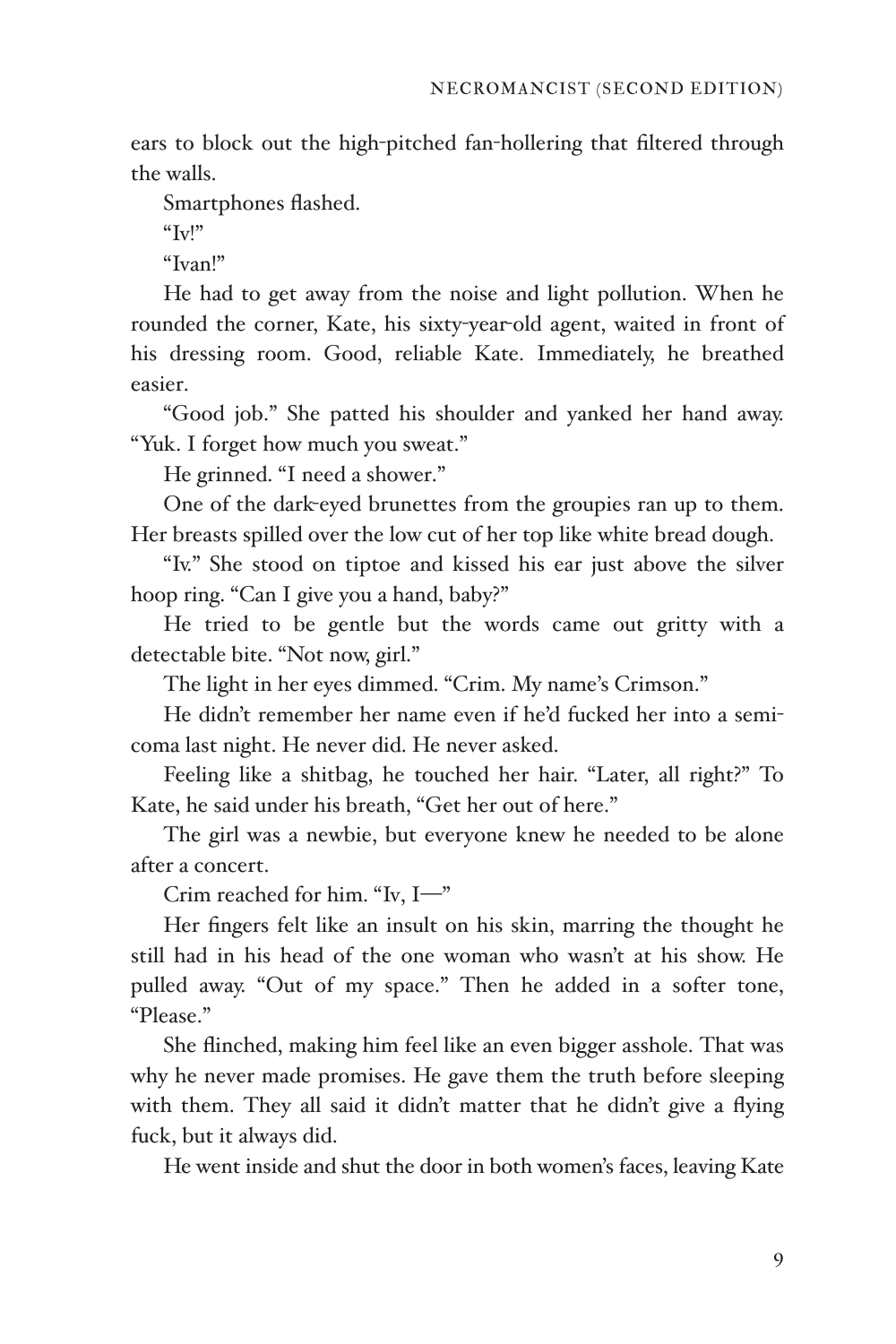to deal with the pale-faced Crim. Facing the vanity mirror, he took a deep breath and held it until his lungs burned. This was the moment he'd been breaking his back for, the high after the performance he was supposed to celebrate. A party would follow with booze and girls. Journalists would line up for interviews. Everyone would look at him with envy and desire. Anything he wanted, he could have with the simple act of signing a check. Success couldn't get sweeter. Then why the hell did he have this void inside of him? He pressed his palms on the makeup counter and hung his head.

"I made it."

He said the mantra after every show. No matter how many times he repeated the words, how much money he made, or how many new fans he gained with each passing day, it was never enough.

"I made it."

From nothing. He pulled himself out of the gutter, out of poverty and abuse, and out from under the condemning stares of people who were born someone, people with money and good surnames, not scum like him. Why did he still feel like he'd achieved nothing?

The face staring back at him was both familiar and strange, as if he didn't belong in his own skin. His kohl-lined eyes-his most shocking feature with one being blue and the other brown-appeared lively, but behind them lay the hidden doubt and unbearable pain he didn't show the world. His black hair was shaved short on the sides and left longer on top. With a beard and sideburns trimmed close to the skin, he was thrown into the footballer fashion category as far as women were concerned. To the female species he was hot and sexy-some even described him as handsome-but all he saw was the empty mold of a body that missed a heart.

"Damn you, Ivan Kray. You made it, do you hear me?"

No matter what he said, he'd always be the malnourished two-yearold boy who'd barely been kept alive by a neighbor's nursing dog. If not for the generous bitch's milk, he wouldn't be standing here, right now.

He slammed his fist into the mirror. It cracked from the center into a cobweb of fractured glass. A sharp pain pierced his knuckle where a splinter lodged into the skin. Drops of blood splattered on the shelf.

"Goddammit."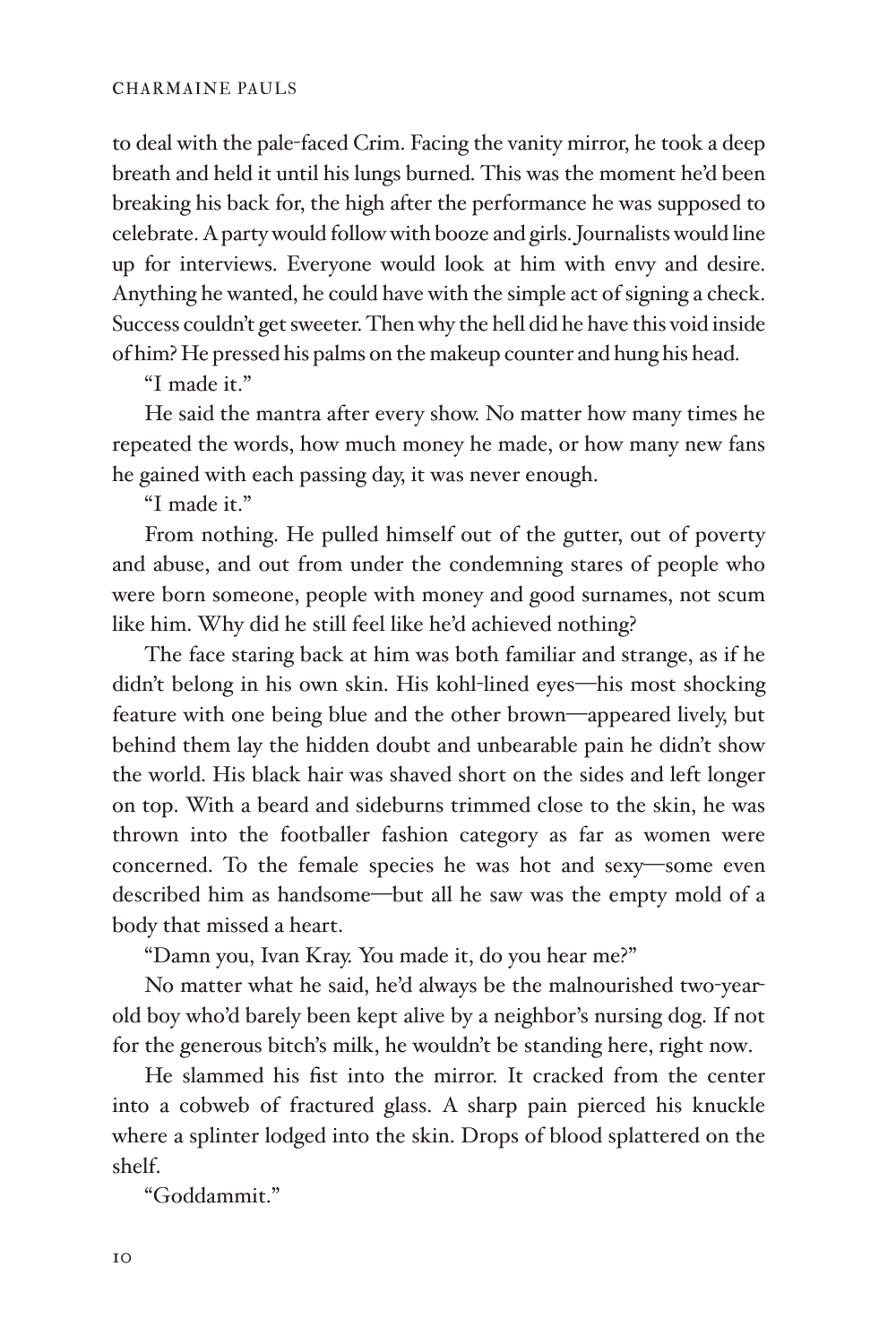He shook his aching fist but welcomed the pain. It looked like he was replacing another mirror. Broken mirrors had become his world tour trademark.

With a wry chuckle, he pulled the shard from his hand and looked around for something to use as a bandage. He settled for his bandana, twisting it around his knuckles.

He dragged a hand over his beard, staring at the damage he'd done, and then jerked. The distorted image of a man sitting on the sofa met him in the broken reflection of the mirror. He spun around. Automatically, light streamed into his vision. It was his mind's way of conceptualizing data in order to put it into a frame of reference. Objects bounced colors back to him, except for the figure on the sofa. His shape was a solid black amidst the shine.

Ivan went cold. It had been a while since he'd seen a dead person. He forced his eyes to focus and bring the room back into perspective. "What do you want?"

The man had gentle blue eyes and full lips. Thick blond hair fell over his forehead. The posture of his muscular body, clad in black slacks and a white shirt, was relaxed.

"Hello, Ivan," the man said in a deep and warm voice.

"Who are you?"

"My name is Nicolas."

"How did you get in?"

Nicolas smiled. "Not through the door."

He was in no mood for jokes. "You know what I mean."

Spirits could only be brought back to earth by a medium or someone like himself. The dead always sought out the most powerful necromancist they could find, as it was the only way for them to communicate with the living.

"A medium," Nicolas said.

Whoever had brought him back shouldn't have done it. The dead were best left exactly that—dead.

"Before you judge her," Nicolas continued, "she didn't do it voluntarily. I used her body." He titled his head. "She's not a very kind person, and I didn't enjoy the experience."

"What?" Spirits couldn't do that. They had to be invited.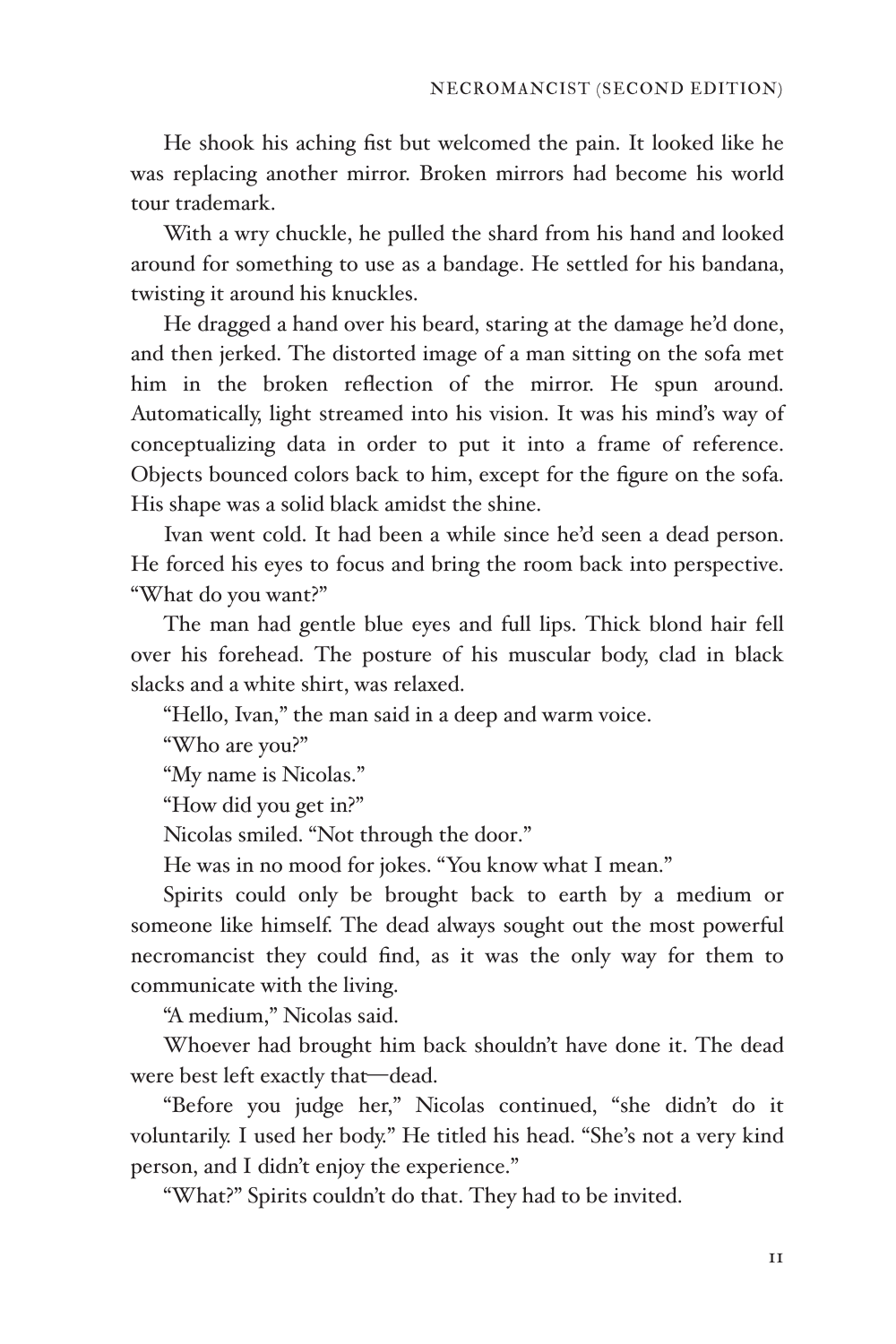"I know what you're thinking. I have a special ability, but I promise not to use it, again. I had to break the rules, only this once."

A dull ache set into his hand as the adrenaline started to wear off. "Why?"

"I'm going to do you a favor."

Ivan laughed. "That'll be a first."

"They'll be coming for you soon," Nicolas said, unaffected by his sarcasm.

"Who?"

"Spirits, hundreds of them, thousands."

He'd had visits from time to time, a lost soul who'd been let in by a medium and needed closure to find their eternal rest, but hundreds? "How's that possible?"

"You'll know soon enough. When they come, the only way to save yourself is to find Alice."

The name made him freeze. The sound of it was sacred, so offlimits he didn't dare say it out loud. His fighting mode kicked in. "What the fuck do you know about her?"

"Find her if you want to be saved."

He curled his hands into fists, ignoring the burn under his bandanna. "Have you been near her?"

"I've seen her."

Envy washed over him, followed by fury. "If you did anything to her…

"You know I can't touch a human." Nicolas's eyes filled with compassion. "I couldn't help it. When I found you a minute ago, your head was so filled with her it took me straight there."

"Shut the fuck up! Who sent you? Why are you doing this to me?"

"You have little time. If you don't play your cards right, her life will be in danger."

If he could've grabbed the ghost by his neck and shook him, he would've. "Tell me what's going on, or I'll damn you to walk the earth for the rest of your pathetic existence."

"No, you won't. Don't forget I can see into your soul."

"What do you want?" They all wanted something.

"When the time comes, I'll let you know."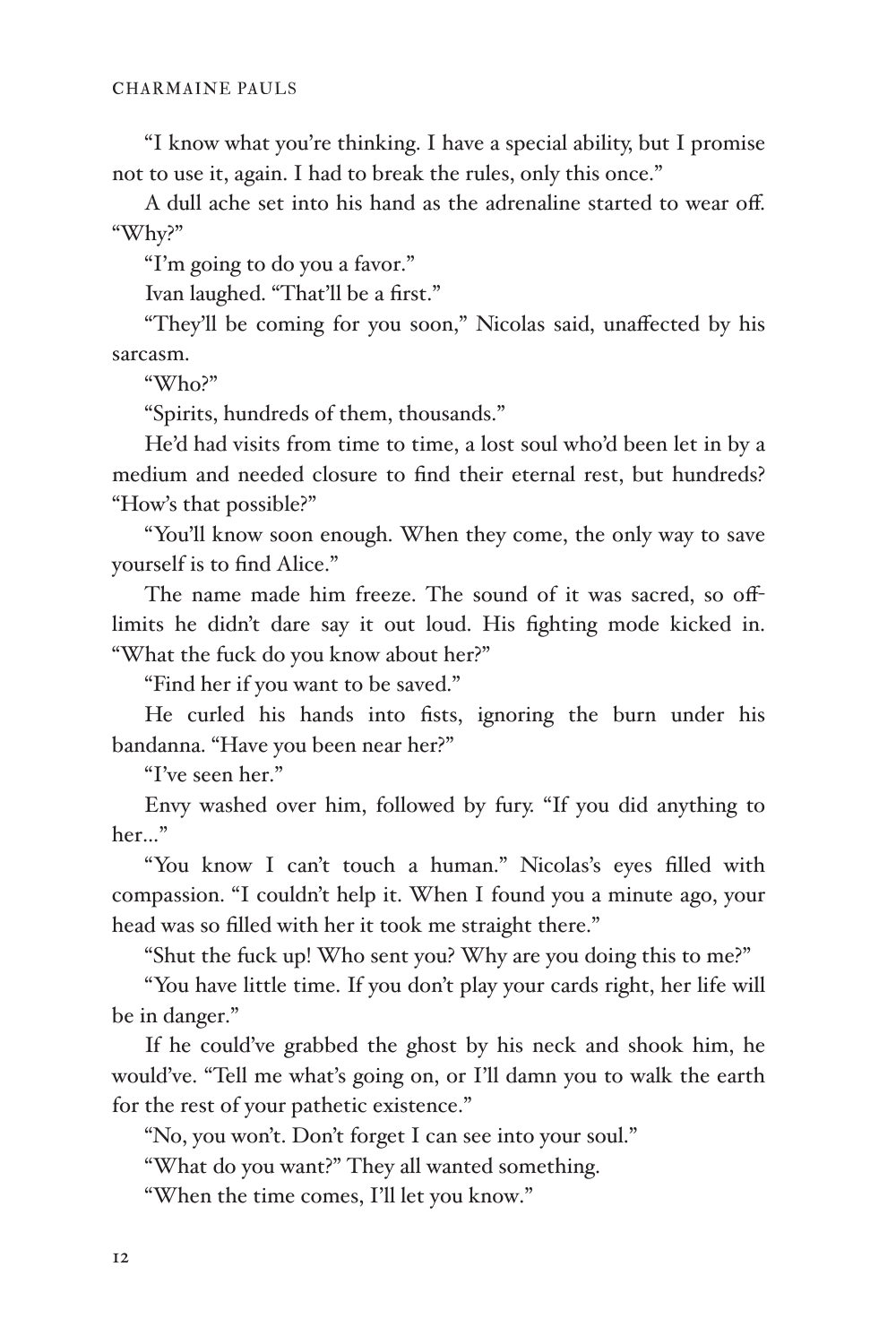Just as he'd thought. There was always a price. Ivan shook his head. "I don't believe you."

"You do," Nicolas said with certainty.

Damn, he hated encounters with spirits. He couldn't hide the truth from them, not like with humans.

"Why will her life be in danger?" Ivan asked, but Nicolas's body was already dispersing into nothingness.

"Talk to me!"

Nicolas offered him a last smile before he vanished.

Ivan's very soul trembled. Her name. He hadn't spoken it in nine years, yet she was the first thing on his mind when he woke and the last before he fell asleep. Each nameless girl he fucked, he pretended was *her*. He'd promised himself he'd prove to the world he was good enough for her after how her family had treated him. He'd told himself he'd find her when he'd made his name. A person couldn't achieve much more than he had. Yet, he'd put it off never feeling ready. It looked like the moment had arrived.

He stared at the shattered mirror and uttered the one word he hadn't granted himself the pleasure of tasting on his lips for a very long time.

"Alice"

## おね

A QUEASY FEELING made Alice break out in a sweat. Her body went from hot to cold and back to hot in a second, the pen trembling in her hand. She ducked her head and swallowed.

"Did you get that, Alice?" asked Johnny, her boss and head of the marketing department.

"Uh-huh." She pushed her glasses back onto the bridge of her nose and tapped her pen on her notebook. "Tomorrow at three o'clock."

Johnny addressed their secretary. "Tilly, book the boardroom-we want to look professional-and order refreshments."

"Ohmegosh." Mandy, the art director, placed a hand on her forehead. "I can't believe I'm going to meet Ivan Kray in person. Ohmegosh."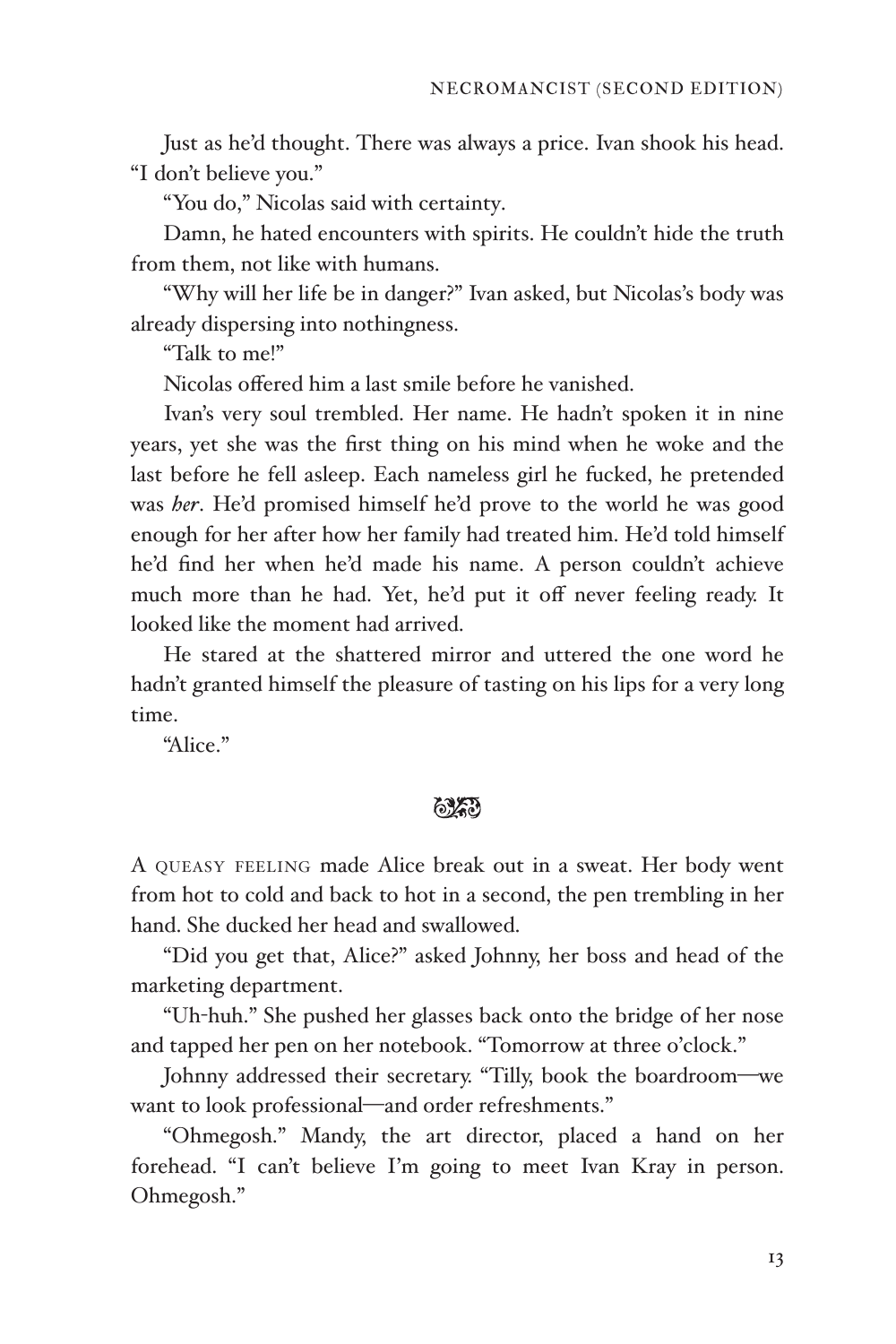"Calm down," Alice said, a tad hostile. "He's a human being, just like us."

"He's *so* not human." Mandy wiggled her shoulders. "He's a god. I'm not shaking hands when we meet. I'm going straight for the mouth."

Johnny folded his hands on the table. "Mr. Kray is bringing his own bodyguards, but speak to Quentin about stepping up our security measures, Alice, just in case. The man's life has been threatened, and according to his agent, the fanatic fan mail hasn't stopped."

Alice listened with half an ear to the rest of the discussion. Ivan coming to the New Royal Theater shouldn't come as a shock. He was a world-famous rock star, after all. So much for believing she was safe in a classic performing environment. The symphonic pop concert was the board's idea of bringing younger feet to the theater. They wouldn't have approached someone of Ivan's stature had his agent not contacted them with an offer. Ivan should've stayed in the concert halls where he belonged. The theater was her holy ground. He had no right trespassing in her sanctuary, the only place she felt at peace.

After Ivan's recent world tour success, she'd expected nothing less than the board jumping at the opportunity, but she'd still hoped she never had to face him, again. The last time they'd been together, they were both naked with her having the first and most explosive orgasm of her life. After losing her virginity to him, he'd gone downstairs for *a glass of water*, walked out of her parents' house, and never came back. Embarrassment at the memory burned on her cheeks.

The idiot had the nerve to tell the whole school he'd been Alice Jones's first fuck, and he'd be her last. It took months to live down the humiliation. She'd been a fool to fall for his poor orphan, rebel act. When she, a born and bred New Yorker from a wealthy family, had left for London the following year, he'd stayed behind in Brooklyn with his struggling foster family and earned a fortune.

Now he was here.

Johnny's voice brought her back to the present. "Alice?"

She looked up. "Yes?"

"Send out the memo to the press. Apologize for the short notice. Tell everyone he only signed the contract today. We have a month for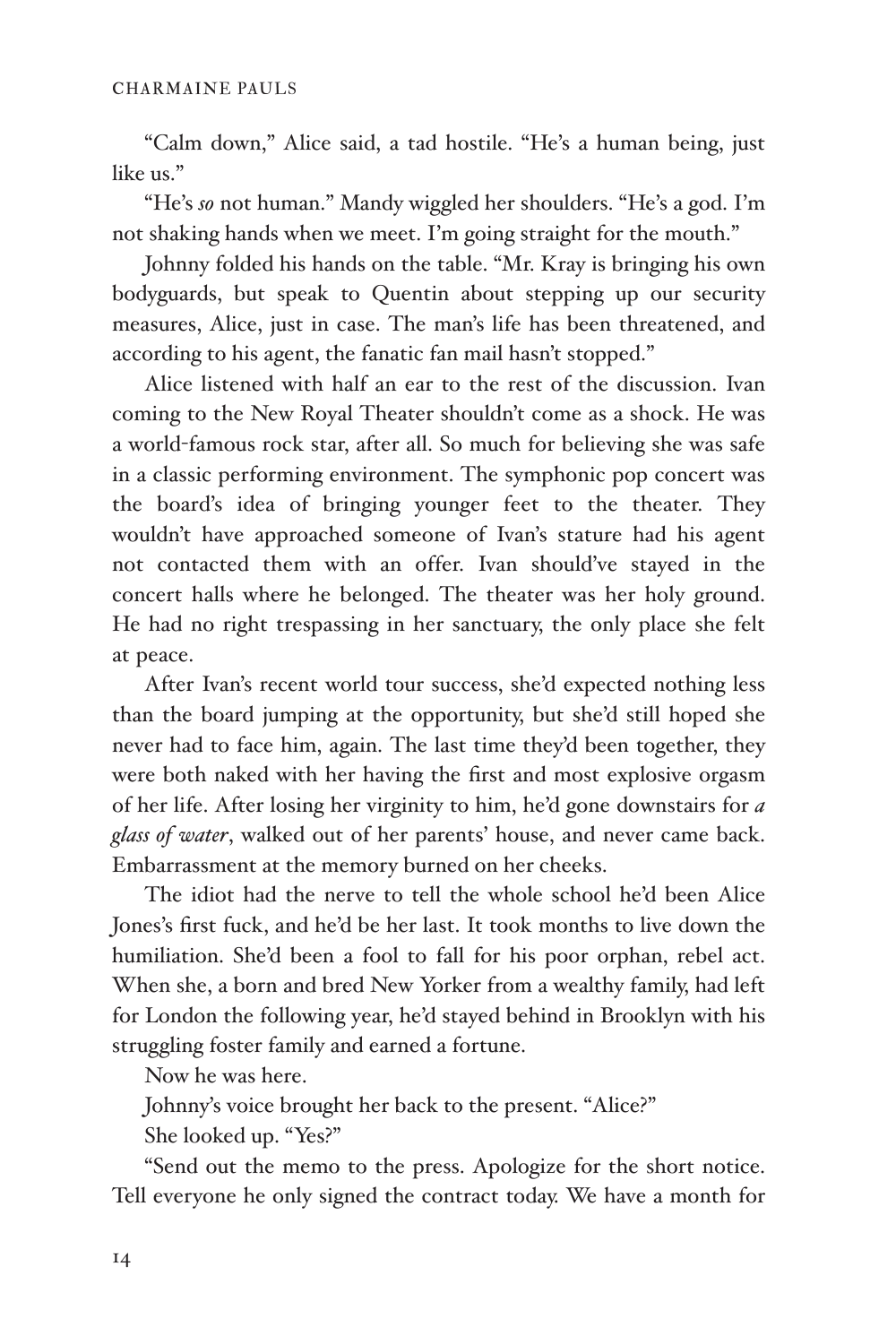rehearsals and three performances scheduled. Every other evening will be dark night."

Bummer, that meant almost two months with *him* around. "Why every second night? The theater will be standing empty for three nights. Can't he handle at least one consecutive week?"

"That's the only timeline his agent would agree to. Mr. Kray's voice needs to rest after every performance."

"This one's gonna be a crazy cookie to work with," Tilly said. "I heard he's as nuts as a chameleon tap dancing on an M&M box."

"He's hearing voices and seeing visions." Mandy chuckled. "He can see any vision he wants as long as he's seeing them between my legs."

Alice closed her laptop with a bang. "You shouldn't listen to everything people say."

"I read it in the Today magazine," Mandy said.

"Exactly." Alice pushed back her chair. "You're making an assumption based on gossip."

"I'm sorry to say," Mandy said, "but Tilly's right. This time, we're going to have our hands full with a nutcase."

Alice placed her empty cup in the tray with more force than needed. "You can't call him a nutcase just because he's eccentric. He's probably no different than any other artist we've worked with."

"You're getting defensive because of your mom." Mandy gave her an apologetic look. "I didn't mean to generalize, and no comparison to your mom intended, but he's got a reputation for being more than plain old difficult."

"We'll handle it like we always do." Johnny got to his feet. "Do you have the publicity under control, Alice?"

"Sure." She'd just have to do what she always did-keep her head up and pretend everything was fine.

Unsettled, Alice left the office at five o'clock sharp-an unusual occurrence as she usually worked late—and went straight home to her semi-detached townhouse in Fulham. After a long bath, she retrieved a photo album from the back of her closet under boxes of shoes, wiped off the layer of dust, and carried it downstairs.

Tonight was one of those rare times she needed a drink. Going through the kitchen, all she found was a bottle of wine that had been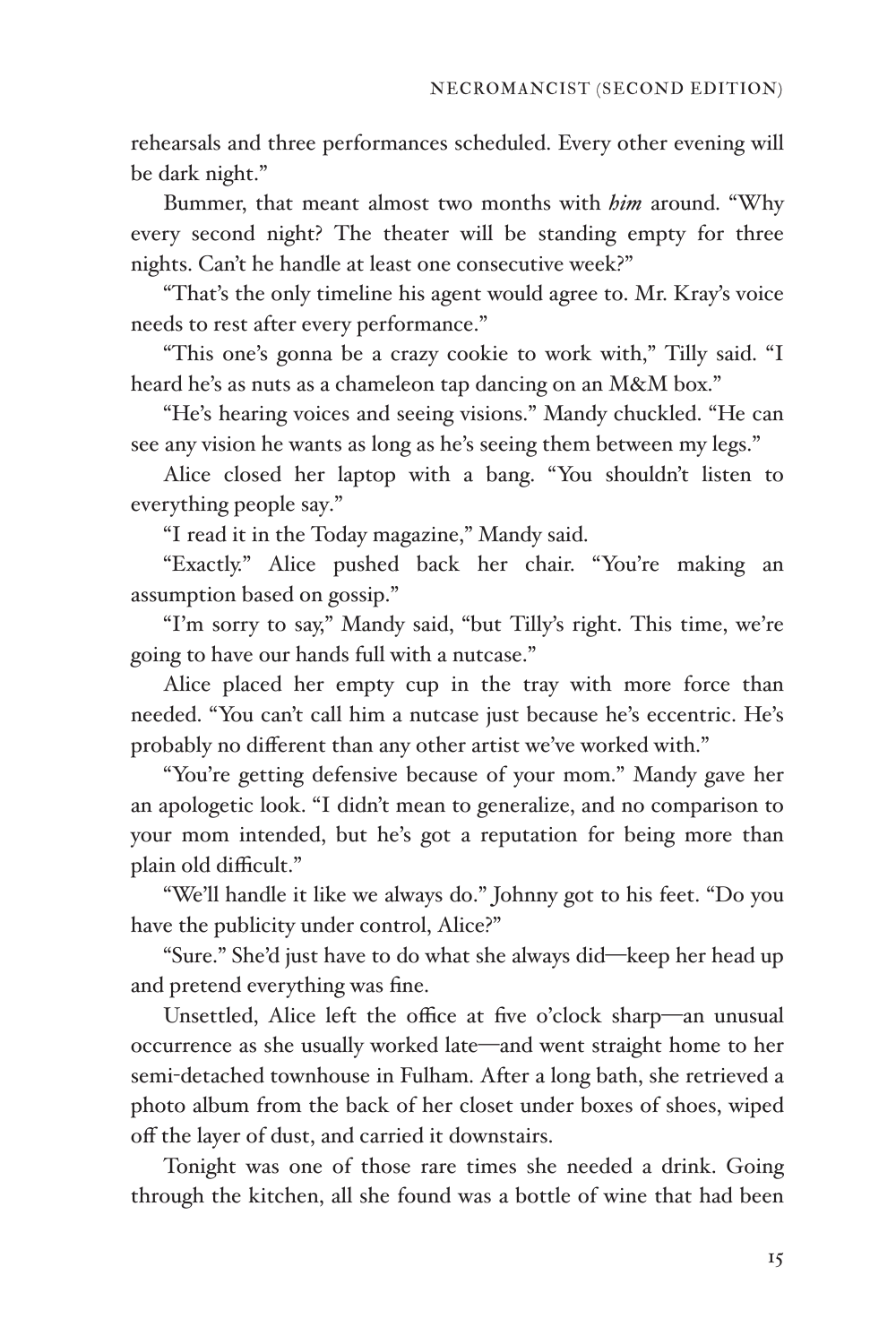open for a couple of months. She poured a glass and sat down on the sofa with the album in her lap. She swallowed a big mouthful, took a deep breath, and turned the cover.

The plastic sleeve glue had disintegrated on the yellowed cardboard. She stared at the two young people in the photo. Ivan had been thinner back then, nothing like the six-pack and set of muscles he sported, now. His legs were long and scrawny but his shoulders broad. His black fringe hid the wounded look that was always present in his startling mismatching eyes. Next to him, a smile dominated her face. The photo had been taken on the day Ivan had taken her for a surprise picnic by the lake shortly after they'd met at the performing arts school where they'd both studied music. The insects had attacked the food he'd put out beforehand, and she'd gotten a mouthful of ants in her marshmallow.

It was hard to believe the happy girl in the picture was her. It felt like a scene from a movie instead of from her life. So much had happened since. She looked at the picture for a long time, hungrily hunting for details she may have missed on the day and never granted herself the luxury of revisiting, not even in her memory. The spring grass had been green. She hadn't noticed it, then. All she had focused on was Ivan-the tingle of his fingers on her skin, the gentle press of his lips against hers, and the warmth of his breath on her ear. Foolishly, she'd believed every word of love he'd whispered.

How could it still hurt so much? She'd moved on, for crying out loud. What was wrong with her? Holding on to the pain after nine long years wasn't normal. It had to be because he was her first love. Nothing hurt like first love, only she'd never carried on to a second or a third. Maybe if she had someone in her life, her pain wouldn't feel so fresh. Would she ever be able to look back and not ache?

She blew out a breath with a shudder and turned the page. The second held a pressed rose, the once red leaves now faded to brown and halfway disintegrated into powder. She traced the thorny stem through the plastic and allowed herself to waddle in disgusting selfpity.

"I'll always love you," he'd said, catching her behind the school hall and pressing her back against the rough brick wall. He'd folded her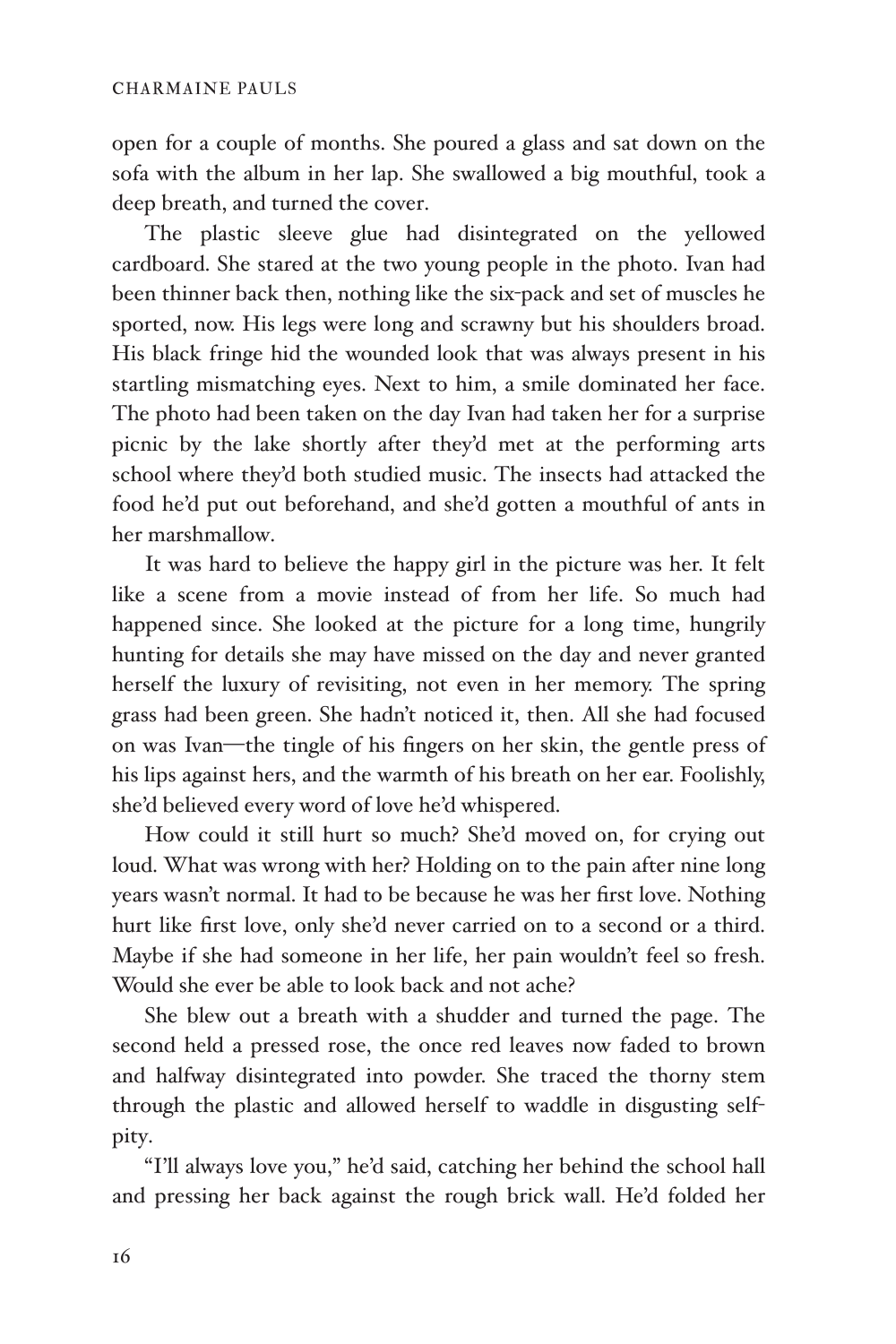fingers around the stem, the sharp prick of a thorn a reminder that she wasn't dreaming, and whispered in her ear, "Just you and me, Princess. Forever."

It was the very first flower he'd given her. The last one was the day of her eighteenth birthday, the day they'd slept together for the first and last time, the day he'd stripped her from her clothes and her defenses to leave her cold, vulnerable, and lonely. It had been the worst year of her life. Shortly after, her mom had committed suicide, and her grieving dad had abandoned her.

Not able to stomach more memories, she slammed the album shut. A puff of dust blew up in the air and made her sneeze. She took another sip of the wine and pulled a face. It tasted like vinegar. The rest she chucked down the sink, watching as what used to be a very good cultivar wasted down the drain. She washed and polished the glass until it shined, put the album back in the dark corner of the closet where it belonged, and crawled into bed.

A short while later, she woke in the dark from a weight on her legs. The neighbor's cat sometimes climbed through the window and made himself comfortable on top of her covers. The curtains billowed in the breeze, letting a cloud of mist into the room. Shivering, she switched on the nightstand lamp, expecting Mr. Whiskers to be draped over the foot of the bed, but instead a woman sat perched on the edge. Her heart dropped in her ribcage like an ax splitting wood. The woman wore a costume from La Traviata, her face made up as a clown. She started to hum Addio del Passato while swinging her leg to the rhythm, causing the red shoe on her foot to slip from her heel and balance on her toes.

"Mom?" Alice said on a sob.

The woman didn't answer. Alice tried to shut her eyes but she couldn't. She lowered her gaze to the carpet, noticing the woman's other foot was bare. She tried to jump from the bed but the woman sat on her legs, pinning her down.

Alice shot upright in bed, her body covered in sweat. She felt for her glasses on the nightstand. Looking around, she confirmed there was no one. Only the curtains lifted in front of the open window, giving her a view of the mist outside after the rain. She fell back on the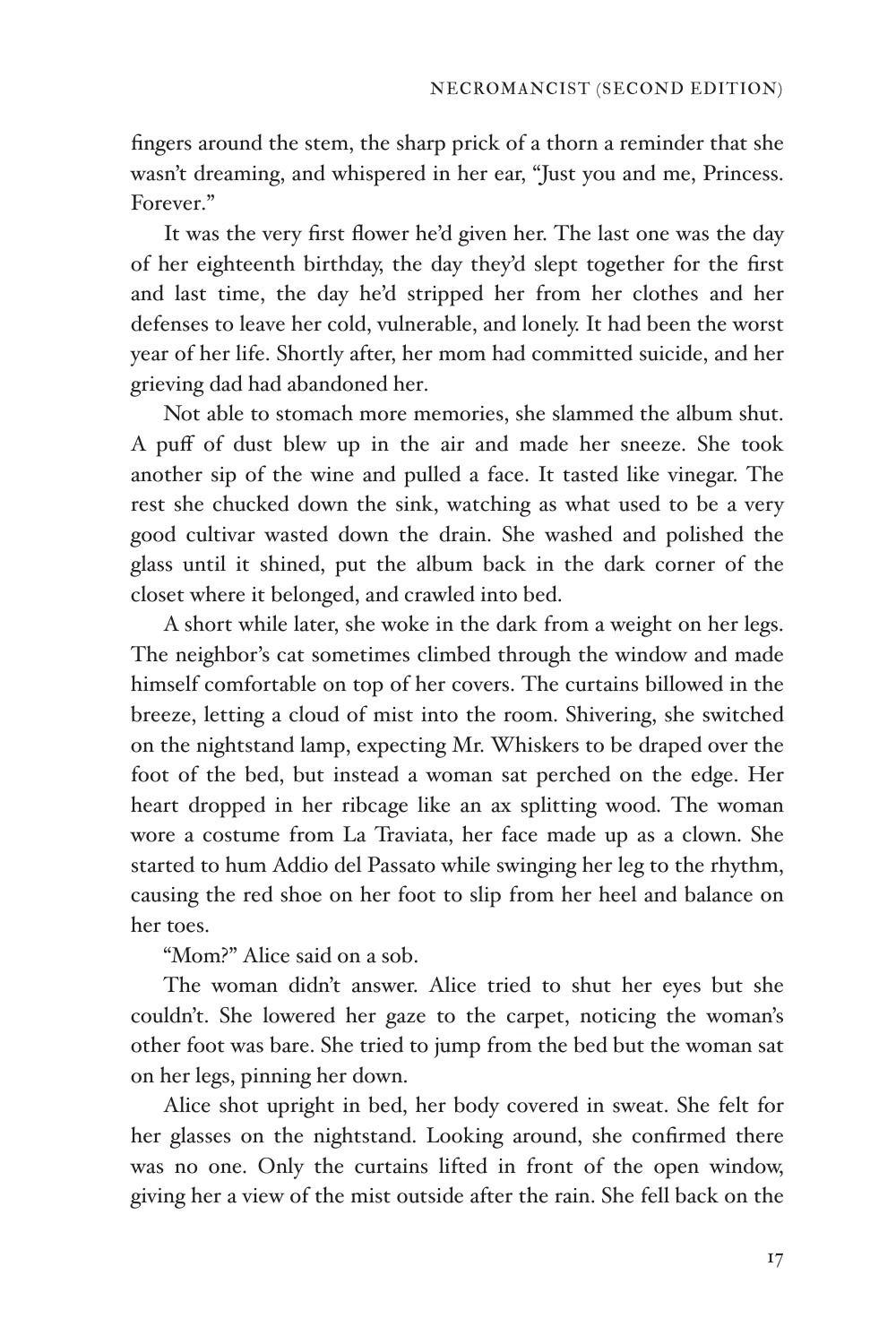pillow with her arm draped over her head. It had been just a dream. When her heartbeat calmed, she went downstairs, made a cup of tea, and tried to go back to sleep after drinking it but only managed to drift off in the early morning hours.

She grunted when her alarm went off at seven. With her nerves shot, she couldn't face breakfast. After a quick shower, she went through her closet. It didn't matter what she wore. It wasn't like she wanted to impress *him*. Pulling on the first dress her hand fell on, she turned sideways to inspect her image. Her hips were wider and her thighs fuller than in high school. While Ivan had turned into a mouthwatering sculpture, she'd changed into a cupcake. To top it all off, her face was pale today.

A bit of makeup hid the dark circles under her eyes and added color to her cheeks. Even if she had no desire to look pretty, there was no point in giving him the satisfaction of knowing she'd suffered one ounce because of him.

The summer day was gray with rain as she made her way the few blocks to the theater, arriving five minutes before eight. For the rest of the day, writing and compiling press kits kept her busy, but she couldn't help glancing at the clock on the wall with increasing frequency the closer it got to three o'clock. Several cups of tea hadn't helped to soothe her nerves.

Tilly swept into her office fifteen minutes before the dreaded meeting.

"Hey, you look like shit. Late night?"

Alice sighed. "Thanks a lot."

"Come here." Tilly led her to the adjoining office where she produced a cosmetic bag. "Let's touch you up."

"I don't need a touchup."

"You're going to meet a rock star, for heaven's sake."

"Tilly," she growled. "Just let it go."

Tilly removed Alice's glasses. "I've never seen you look this bad on the job. It's unprofessional."

Alice submitted to Tilly's well intended manhandling, allowing her to apply lip-gloss and mascara.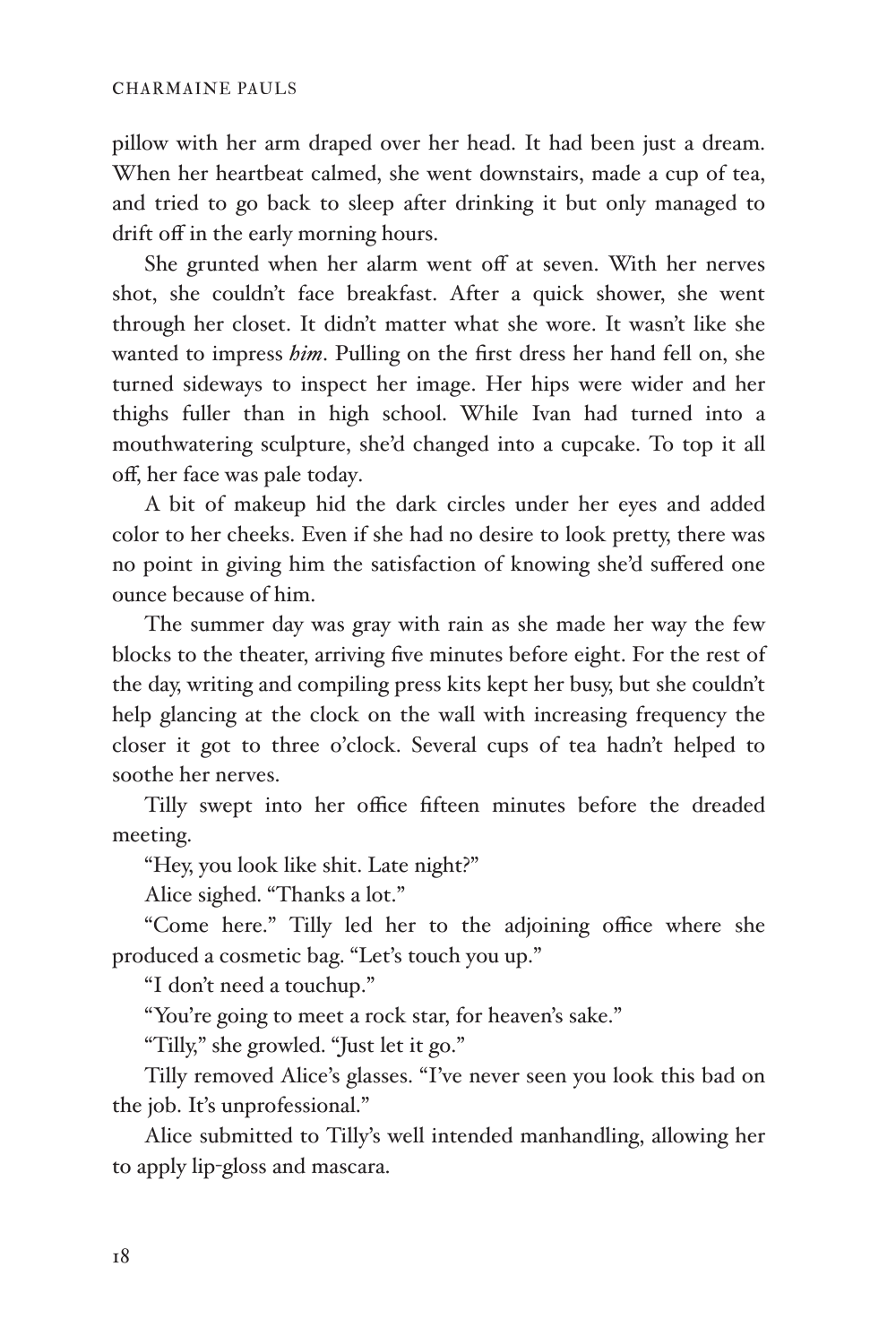"There we go." The secretary took a step back to admire her work. "Now you're ready."

Alice looked in the mirror Tilly pushed into her hand. She did look slightly better. Ensuring her hair was still in place in the bun she'd twisted at the nape of her neck, she mumbled her gratitude, braced herself, and took the elevator with Tilly to the executive boardroom on the ground floor.

Alice took her place between Johnny and Mandy at the table. She focused hard on not tapping her pen on the tabletop. She imagined *him* walking through the door at least a hundred times, practicing to keep her expression even. Ten minutes after three, she felt like exploding from tension. She hated that Ivan Kray still had this power over her. It had to stop, right now. She wasn't a teenager, any longer.

Johnny checked his watch after five more minutes. "They're late."

"They always are," Mandy offered.

To distract herself, Alice typed up the advertising roster on her laptop.

Thirty minutes later, Johnny walked to the corner. "I'm calling his agent." After a hushed conversation, he faced the people around the table. "The meeting is off. Kate doesn't know where he is."

The accumulated tension left Alice's body like the air from a punctured balloon, leaving her drained. All that stress for nothing. He couldn't even grace them with his presence. Anger replaced her apprehension. Apparently, some things didn't change.

Mandy's face fell. "What now?"

Johnny pinched the bridge of his nose but didn't reply.

This was a good thing. If it served one purpose, it was to demonstrate that Ivan was the same, selfish bastard from before who'd lied to get her in bed, used her, and then ignored her like she didn't exist. It was exactly the kind of reminder she needed.

She got to her feet. "I'll deal with it. We have a newspaper interview lined up for tomorrow, and I'll be damned if he screws it up for me."

Johnny frowned at her uncharacteristic outburst. "You all right, Alice?"

"Never better." She nodded at the people around the table. "Excuse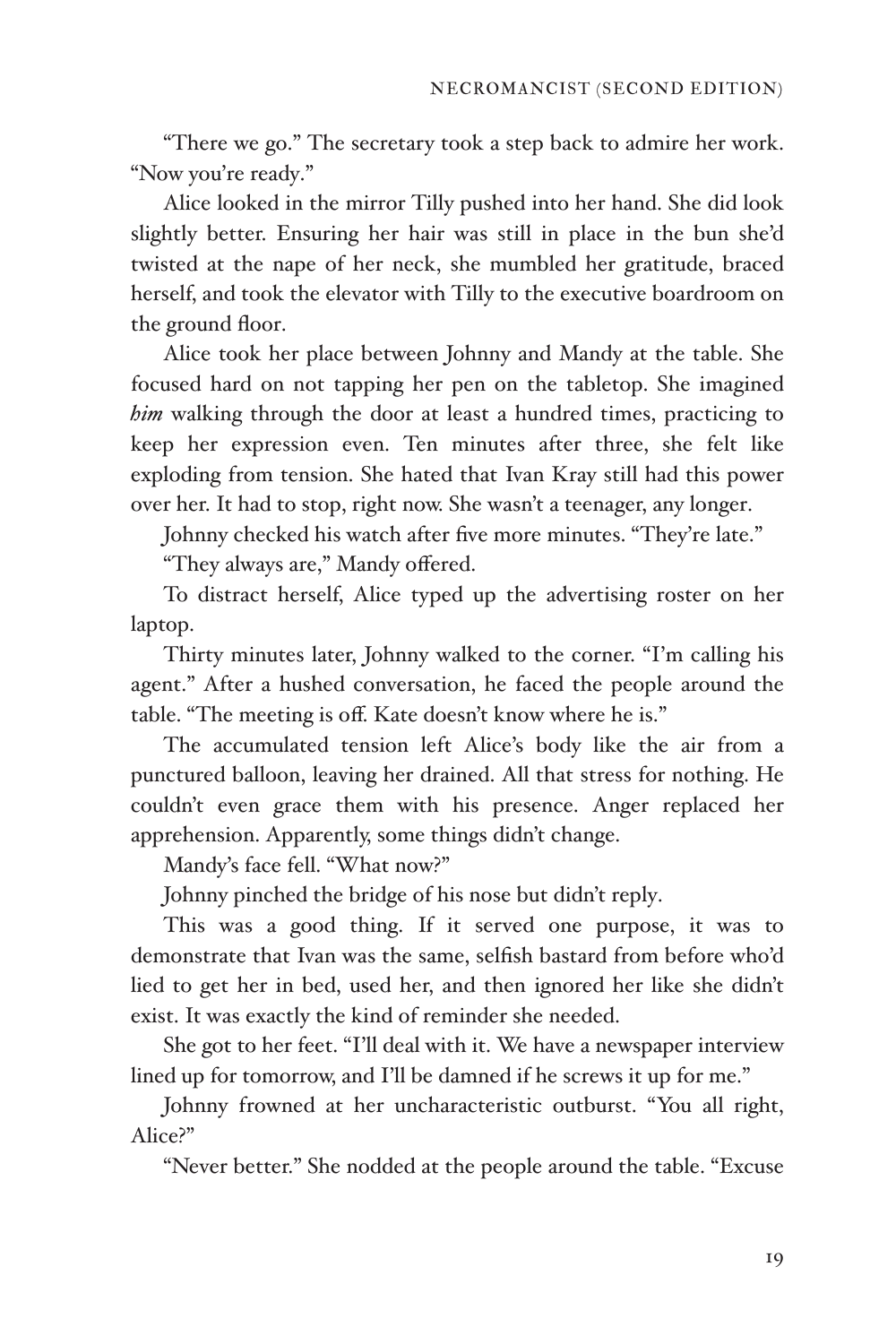me. I've got work to do. There's no point in wasting our time further, even if Mr. Kray seems to think our time isn't valuable."

She walked out of the room, feeling much better and, for some strange reason, much worse.

## 623

SHORTLY AFTER DARK, Ivan entered the pub off Kensington Street. He stopped in the doorway on the mat to shake the raindrops from his coat and hair. Damn rain. He'd forgotten how it always seemed to piss down here. With habitual tenseness, he scanned the gloomy interior. Colors radiated from the people, the usual spectrum but nothing out of the ordinary. He remained on the spot for another three seconds. When no one turned their heads in his direction, he advanced to the bar and took a seat, keeping his head low. He removed his wet trench coat and draped it over the empty stool next to him.

"What'll it be?" the barman asked.

"Scotch, straight."

"Hey, aren't you-"

"Nobody." Ivan lifted his face and fixed the bald man with a stare. "I'm nobody."

The man took a double take. "Blimey. No one, of course." He took a bottle of single malt from the shelf. "Glenmorangie? For you, only the best." He stole another glance while he served the drink.

Ivan shot back the liquor and grimaced as the burn moved down his throat to his stomach, warming his insides. From nowhere, a whisper brushed against his ear. It was the same voice from earlier, this time accompanied by a chorus in the background. Faint, but unmistakably dead. A dead voice always had a slightly off-tune quality. The whisper came again, louder this time. He flinched and cupped a hand over his ear. His eardrum ached as if his cochlea had been blasted with a hundred and eighty decibels. His ear channel hummed as if he'd spent an evening in a nightclub with his ear pressed against a speaker.

Not ready to head to his hotel, he ordered another scotch. The sound of the rain sweeping the windows and the droned conversations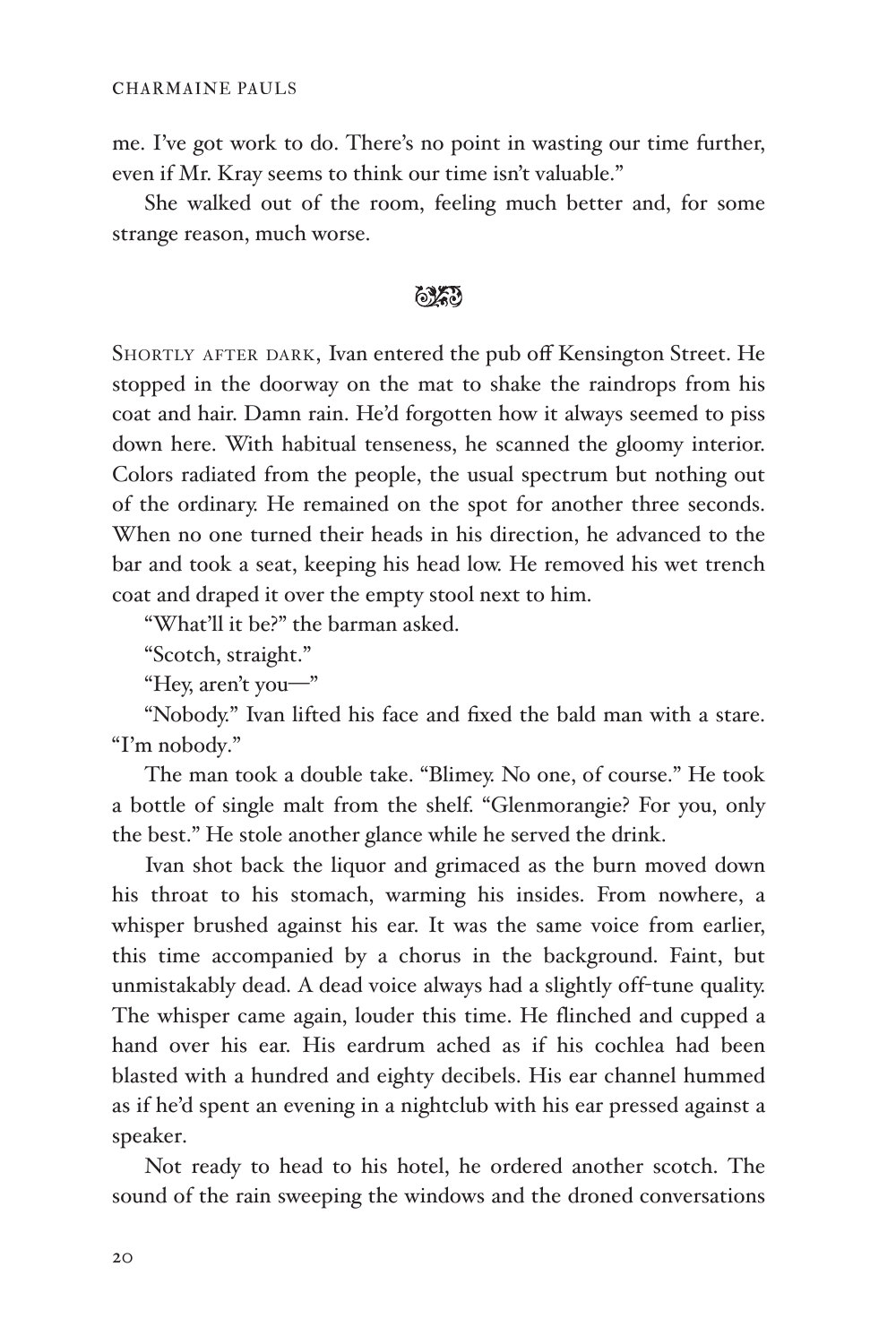around him were better than the television he only used for background noise. It damn well beat fighting these voices in his head.

It was a fine time for the voices to start. For years, he'd been preparing himself for this momentous day, for facing Alice Jones. His jaw tightened at the memory of the first night he'd spent in her pristine, white bedroom. They'd lost their virginity to each other. She'd been so responsive in his arms, sweet and innocent, and then her father had thrown him out—half-naked—like a lowlife into the street.

Sure, he understood her old man's wrath. He'd act the same if he one day had a daughter, but not for the same reasons. As a dad, he'd be worried about every man's dick, because every dick would be a potential threat to a protective father, but not because it happened to be a poor dick. The bitter pill to swallow was that Alice hadn't stood up for him against her family. Not the day after. Never.

In no uncertain terms, Mr. Jones had told him he wasn't good enough for their family. A poor backstreet orphan who'd been saved from his own father by social services and handed from one foster family to the next wasn't good enough for the Jones' of Manhattan.

He'd been eager this afternoon to see her fidget like she did when she got nervous, feeling a perverse excitement at imagining her discomfort, and then, just before the meeting, the voices had started. He'd bailed out, walking around for hours, trying to get his mind straight.

It was more than the voices, though. The thing was, where Alice Jones was concerned, he didn't know if he wanted to hate or adore her. Probably both. The ideas he'd been walking around with in his head for the past few years certainly involved a lot of punishment, mostly with her naked body draped over his lap. His cock hardened as it always did at the thought of Ms. Jones. A lot of water had run into the sea since his foolish youth. This time round, he was wiser. He had no illusions left about love. Plain and simple, it didn't exist. There were but two truths in life. Everybody died, and only people with money got what they wanted.

Turned out he had money, and he knew what he wanted.

The same thing as always.

Alice.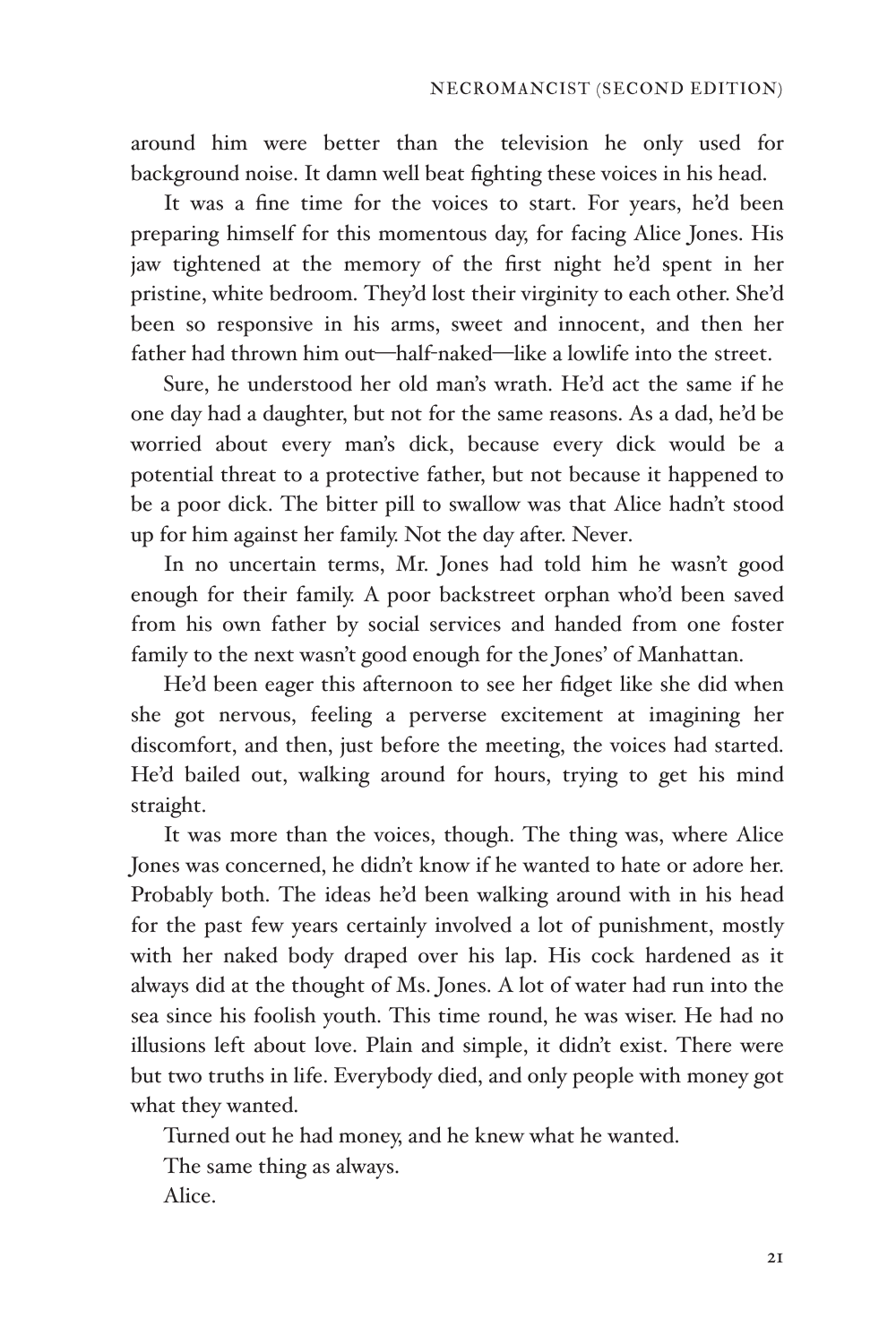He'd own every inch of her body and every drop he could squeeze from her upper-class soul. For nine hard years, he'd worked like Jacob had labored for Rachel. With blood, sweat, and tears, he'd climbed to the top of the ladder. Today, he made more money than her daddy could ever dream of earning. He was ready to take back what was his. He'd do whatever was necessary. There was a darkness in his soul, thanks to Alice, that worked to his advantage. Alice had no idea what lurked inside him, because when he'd loved her, he'd loved her with everything he had. There was no more loving left to give, only this body, and he didn't believe in doing anything in half measures. When he gave, it was going to be hard. Go big or go home. She'd made him a loveless bastard with one obsession only-to have her-and she'd live with what she'd created.

The door opened, letting in a gush of wind and interrupting his dark thoughts. He turned his head in that direction and stilled. Light of the kind he'd only seen with one person pulsed around the figure who entered, a whole spectrum, a rainbow captured in a body-hugging halo rather than solid. The hue was unusually bright, blinding him until he managed to look beyond the aura at the person. A woman stood in the frame, her hair dripping water and her ballerina flats soaked. Clutching a leather folder under one arm, she removed brownrimmed glasses and wiped them with a tissue she pulled from her pocket. A beige dress clung to the parts of her voluptuous figure not obscured by a short rain jacket. Thanks to the tight fit, he could guess the roundness of her breasts and hips. They were fuller than he remembered. At eighteen, she'd been a bony little thing.

Well, well, speak-or think-of the devil.

Alice Jones was as centerfold beautiful as ever, though her conservative attire surprised him. He'd expected something eccentric but classy like the clothes she used to wear in school. What surprised him even more was how much it pleased him and how hard his dick turned.

A loud crack of thunder sounded as lightning split the sky and lit up the windows, illuminating an outline of the bridge over the Thames with a flash. She remained in her spot by the door until a puddle of water had accumulated around her feet and her gaze found him in the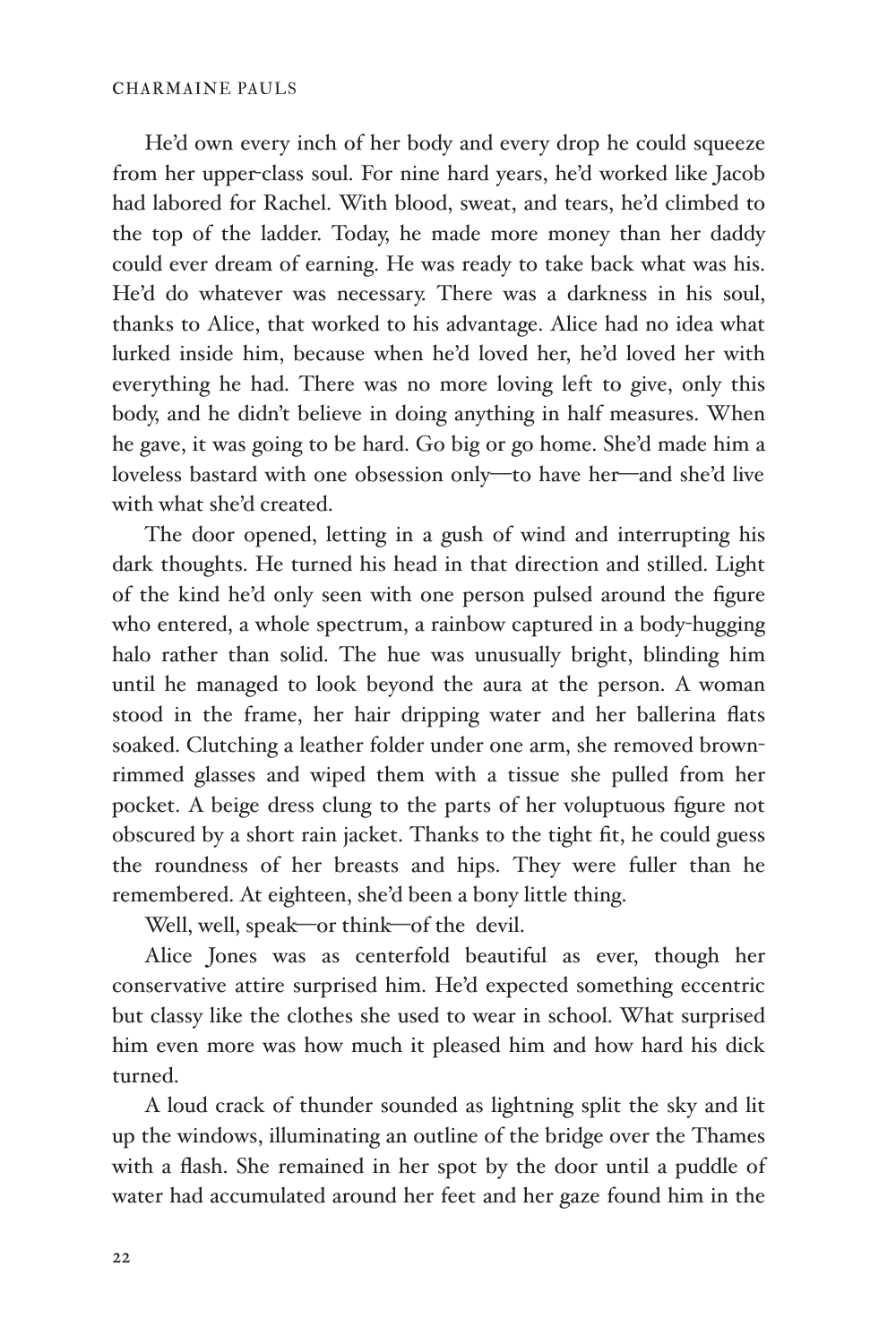busy room. He sat back and enjoyed the show of emotions that played on her face. He'd been dreaming of this moment for nine long years, after all, and not a second of it was disappointing. There was a moment of discomfort she couldn't quite hide, followed by disdain and nervousness. She lifted her chin and made her way to him with a regal stride. The woman had backbone. He had to give her that.

She stopped a step away and held out a steady hand. "Hi, Ivan."

"Hello, *Alice*." He took a moment to savor her name before his eyes roamed over her, making a visual meal of her body as he took her cold hand.

She pulled her fingers from his grip as if he was contagious and said drily, "So, you remember me."

Her words were a slap in the face. Like he'd ever forget. Like he hadn't tormented himself for the last decade with images of her in every waking hour and dream. Was this her way of telling him how little he'd mattered because she'd long forgotten the event that had twisted his whole goddamn life? If she thought she was going to dismiss what had happened between them with that line, she was in for a surprise. He'd be damned before he let her pretend it was of so little consequence they'd hardly remember each other. No fucking way. She'd ripped out his heart back then, and she'd trampled on it now where it lay at her feet on the floor. If she was going to play hardball, he was all game.

He let a slow smile crack up his face. "A man never forgets his first fuck."

Something like vulnerability flashed in her eyes, something he didn't care for at all, but it was too late to take back the crude remark.

Her mask fell into place, obscuring her expression. "I see you took the coward's way out, again."

"Coward?" He lifted an eyebrow. "You'll swallow those words and much more soon. That's a promise."

"Is that supposed to scare me? Since you didn't deliver on your last promise, I don't expect you to deliver on this one."

He was starting to enjoy the game. "My last promise?"

"I believe your last words to me were, *I'! be right back*."

"Oh, I delivered. I distinctly remember my hand over your mouth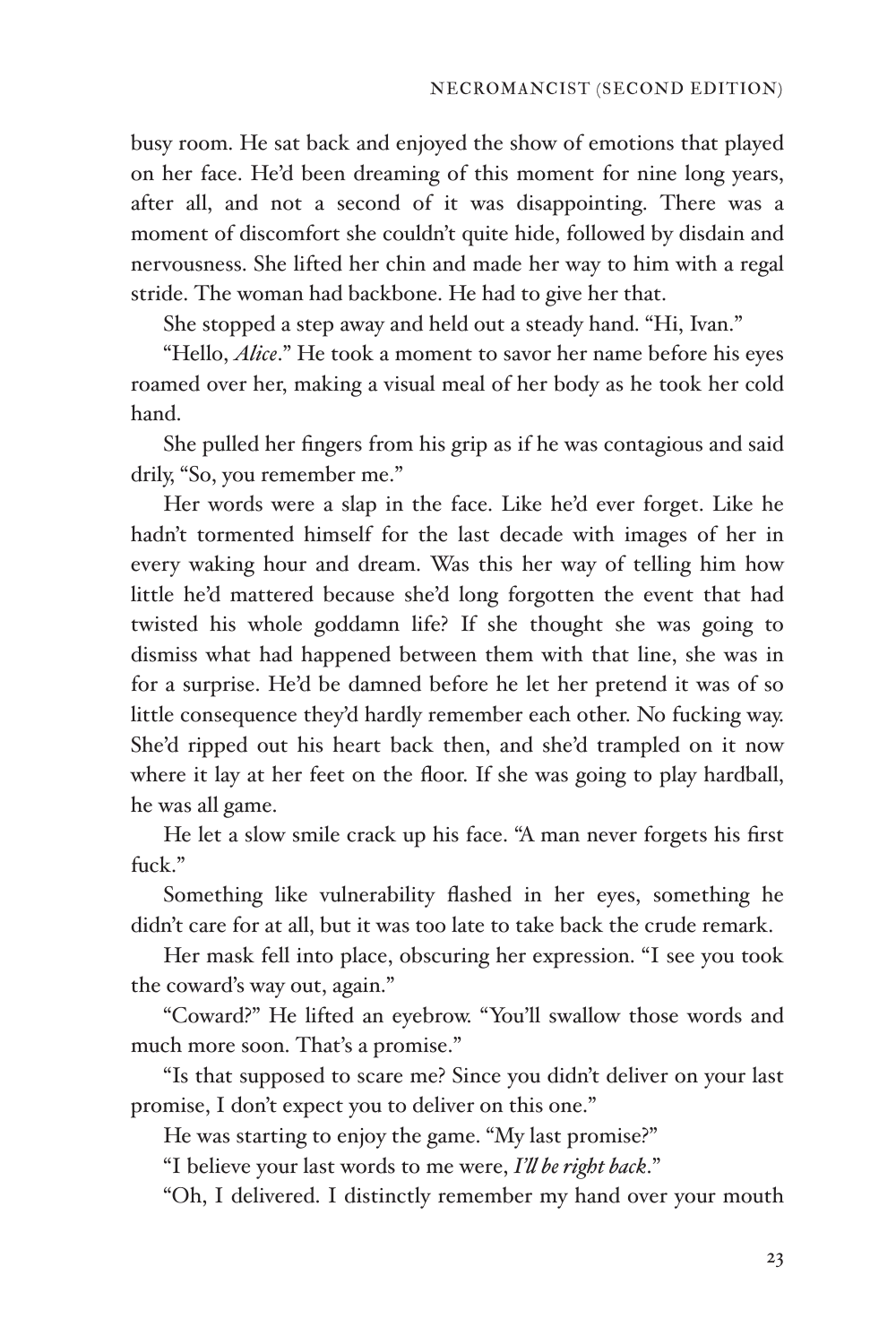to muffle the scream that announced to the whole house just how well I delivered." He leaned back on the barstool and lifted his arms. "As you can see, I'm a man of my word, because I'm back, just like I said."

Her cheeks flushed red, but she kept her composure. "Nine years late."

"We have a lot to catch up."

"I'm not here to play catch up."

He gave her another once over. "Then what *are* you here for?" "Business."

"What business would that be?"

From the breath she pulled in, it was clear she was trying to rein in her temper. He smiled inwardly at the effort it took.

"The publicity for your shows," she said, her fingers fumbling with the buttons as she removed her wet coat.

"Yeah, I heard you took that PR job after giving up singing. Didn't make it into your first year at the academy." He was still pissed as hell about that.

Ignoring his jibe, she moved his coat aside and sat down. "You missed our appointment, not that it came as a surprise."

From close up, he could study her face. Her eyes were the same amber with the darker edge, large for her small face and glowing against her pale skin. The most luscious lips he'd ever seen, blue from cold now, turned up at the corners in a smile that were void of any warmth, but there was still that flush on her cheekbones and perky nose. It was difficult to discern the color of her hair with it being wet, but he knew it was chestnut. She wore it drawn back into a bun at the nape of her neck. Droplets ran from the tendrils that had escaped the hairdo and splashed on the silk fabric of her dress. Her perfume had the fragrance of Casablanca lilies, and it clashed with the stale odor of the smoked-filled space.

She shivered and rubbed her arms, drawing his gaze to the motion.

"I forgot my umbrella in the underground," she said.

She almost sounded apologetic for being wet and cold, as if she had to justify it. The insecure part of Alice peeked out its head. He picked up his coat and held it to her, but she shook her head.

"No, thanks."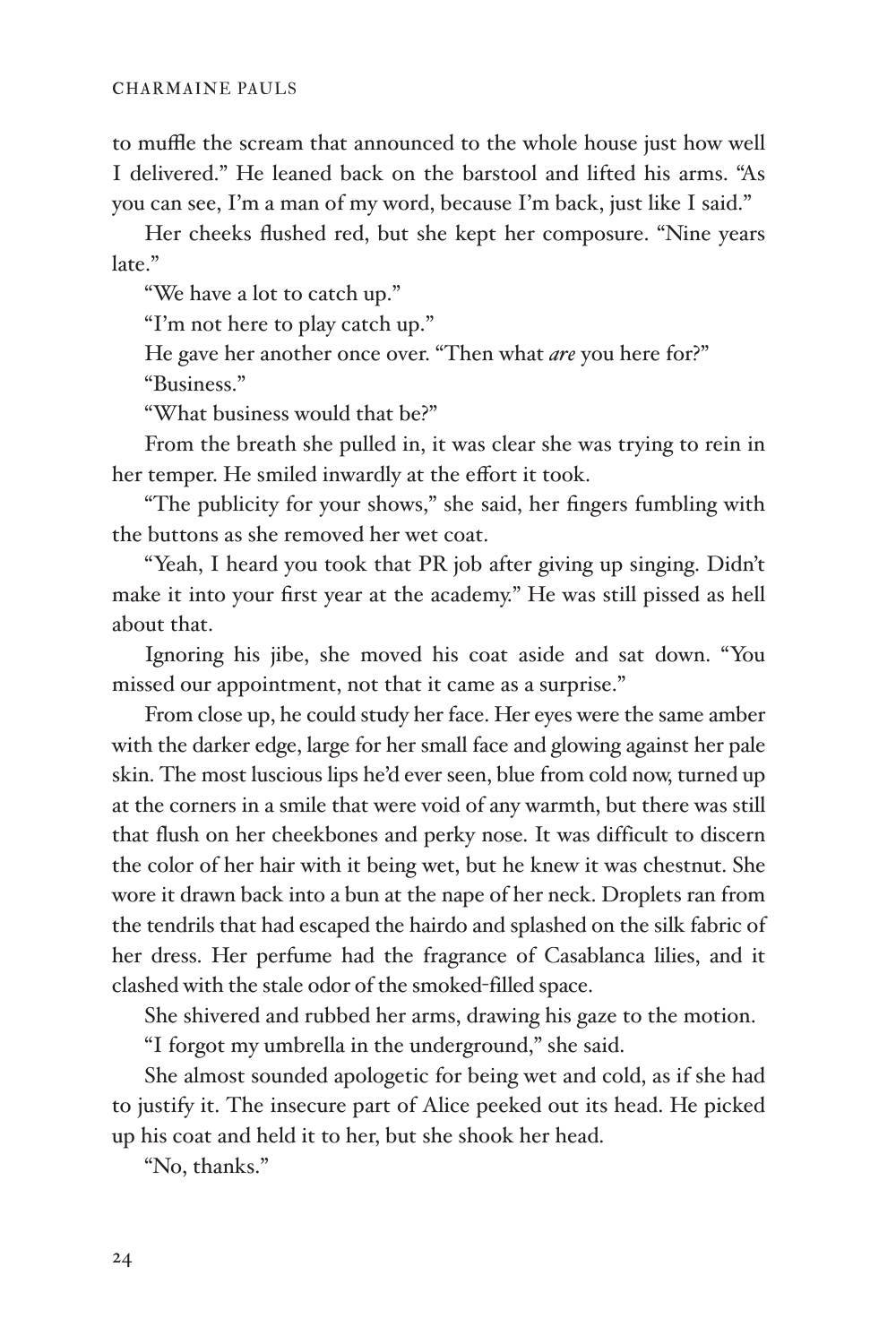Hardheaded, pretty little mule. The gods help him, but she'd drive him more nuts than what he already was. Holding her gaze, he draped the coat over her shoulders, silently daring her to defy him. She pretended it didn't matter, indifference her choice of weapon, but the color on her cheeks deepened as he fastened the first button, trapping her arms in the confines of the fabric.

He leaned in. "We had an appointment?"

She stood her ground, staying put even as he invaded her private space to the point of their noses almost touching.

"Kate said she put the meeting on your agenda."

"She probably did." Unable to resist the urge to touch her, he wiped a wet tendril from her temple. "I never check."

This time, she turned her face to escape the touch. "You kept four people waiting, four very busy people with tight schedules."

He dropped his hand back on the bar, giving her the illusion of victory. "Sue me. You won't be the first."

"I don't need the drama. We have enough of that at the theater."

"Why don't we just get to the point, *Alice*?" He said her name like a favorite treat, as if he could wrap his tongue around it and lick it. "Let's talk about the real reason you're here."

She wiggled her arms under his coat and handed him a piece of paper she took from the folder on her lap. "I brought you The Times interview questions to go over for tomorrow."

He took the paper but barely glanced at the print. "That wasn't the point I was referring to."

"That interview is important," she continued, ignoring his words. "It took me years to build a relationship with the newspaper staff, and I won't let you ruin it."

"That's not why you're here. You could've emailed the questions. Couldn't wait to see me?"

She gave a cocky smile. "As you said yourself, you never check your schedule. I doubt you read your emails."

He scrunched the paper into a ball and threw it over the counter, hitting the trashcan. "How *did* you find me?"

"Your agent. Your bodyguard told her where you are." She took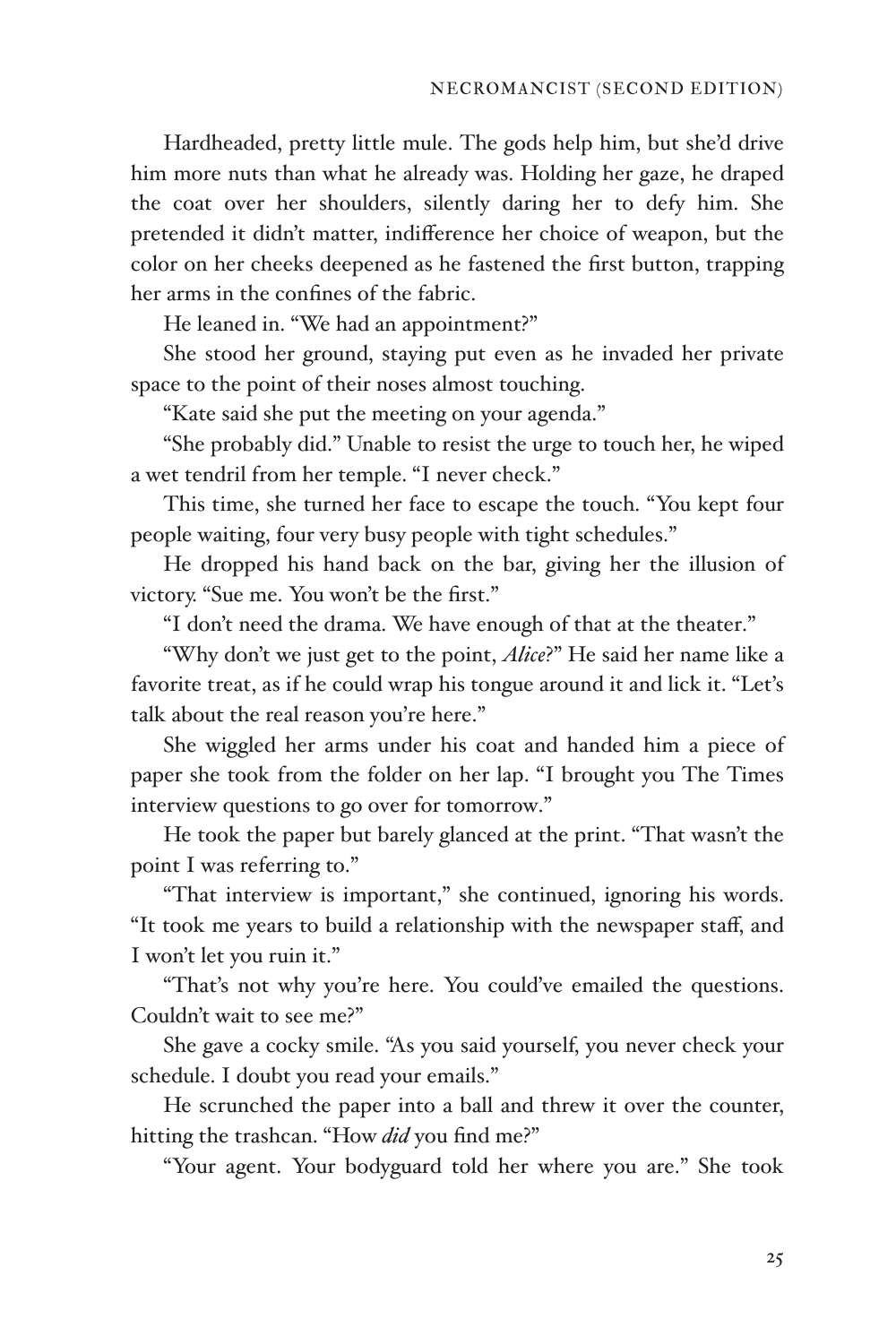another paper from the carrier and left it on the counter in front of him.

It was a copy of the one he'd just used for ball practice. "How many of these do you have?"

"Enough."

He allowed his senses to override his mind to once more see the light around her face. The colors pulsed with vibrant luminosity. Under his stare, the violet part grew brighter as her face turned hotter, but her lips remained a shade of blue.

He turned to the bar. "While you're here, let me buy you a drink. It'll warm you up."

"No, thanks."

"I insist." He signaled for the bartender who gave them a curious look from under his eyebrows.

Faced with the man's stare, she said, "A glass of white wine, please." When the barman was gone, she tipped her head in the nosy man's direction, her expression almost sympathetic. "It's always like this."

It was a statement, not a question. Of course, having grown up with a mother like hers, she'd know.

The barman put a glass of wine in front of her.

"I'll pick you up tomorrow at ten," she said after taking a sip of the wine. "We can go through the answers on our way to the newspaper office."

He swiveled on his seat to face her squarely. "I signed a contract to perform. Interviews and photo shoots aren't part of the deal." He hated talking about himself, especially about his past.

"It's my responsibility to see that your concert sells. Since you don't read much, you wouldn't have noticed, but assisting us with publicity in any way deemed reasonable *is* part of your contract."

"My shows sell out, newspaper articles or not."

"People know you as a rock star, not as a tenor. The tickets are expensive. Three performances are a lot of seats. We still have empty seats, and even if each one of them had a bum in it, I'd still require the interviews for the brand-building value. They're as good for you as they are for us."

Wind roared through the darkness, the intensity shaking the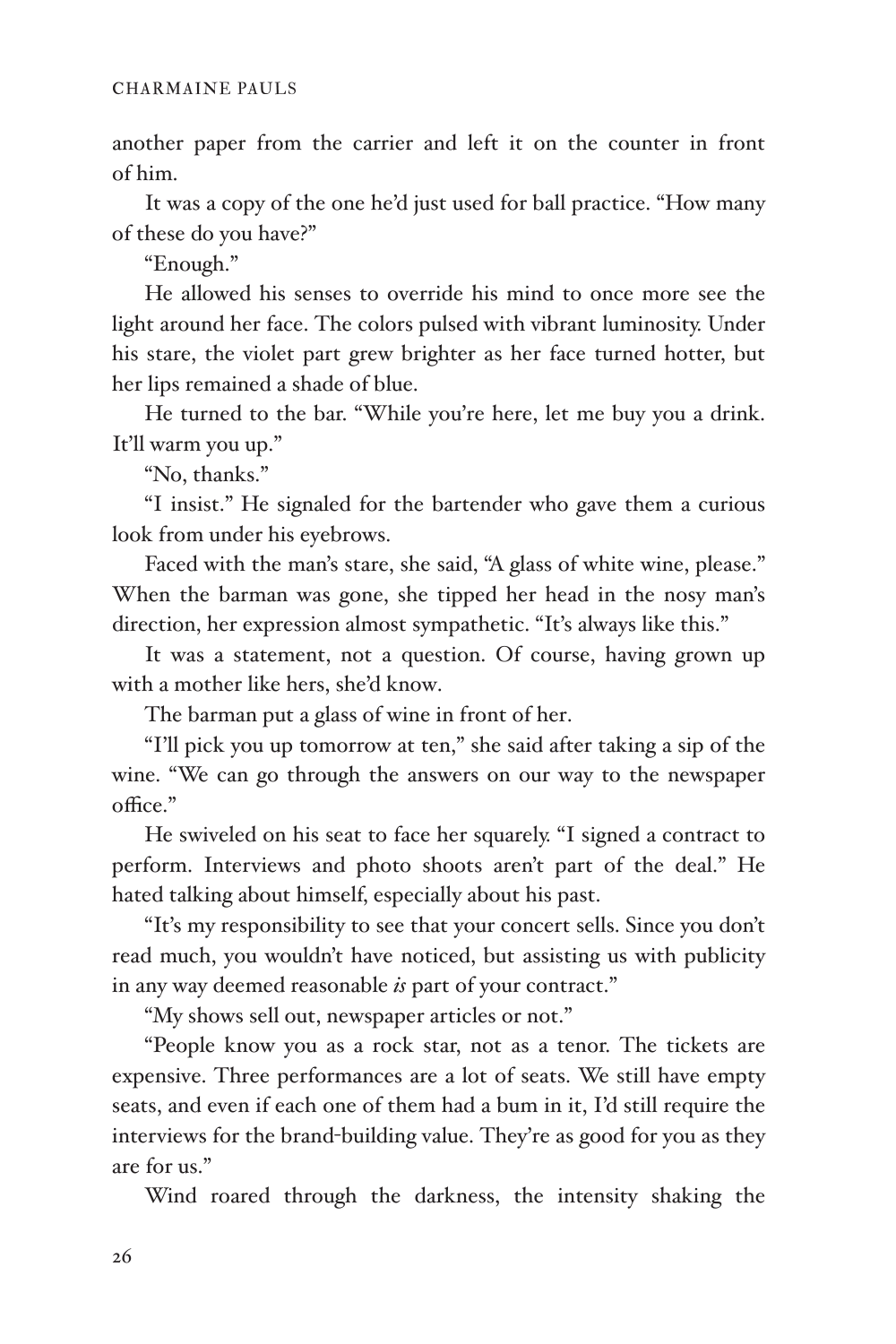windowpanes. His instinct went on high alert. Even in London where rain was the norm, this kind of storm was uncommon. Voices fluttered around his head, faint whispers that begged to be let in. He pressed a hand on his ear in an automatic but futile reflex. The light in the room exploded as his sixth sense involuntarily took over and made him see the clientele wrapped in color. Blue, red, and yellow intermingled.

His gaze traveled over the people, and then his heart yanked to a stop. Behind Alice sat a man in a seat that had, up to a second ago, been empty. Figured, since he had no light. Around his face was nothing but darkness. Ivan's eyes connected with a pair of empty, black ones. His palms turned sweaty, and acid pushed up his throat. Remembering Nicolas's disturbing words all too well, he turned to Alice.

"You'll want to finish that drink and leave, now."

Hurt flashed in her eyes for a second before she replaced it with the same impersonal smile from before. She took a bill from her folder and placed it on the counter.

"I said I'm buying," he said.

She got to her feet. "It's tax deductible for me."

"Drinks with single men after hours?"

"I'm just doing my job."

She emphasized *job*, probably to tell him in no uncertain terms she saw this as nothing more than a business meeting. When she removed his coat and deposited it on the bar stool, he shifted his hand for their fingers to touch. She jerked her hand away. Bullshit. For all her aloofness, she was as aware of him as he was of her. He searched her eyes for the truth. People's eyes hardly ever lied, but the glasses went back onto her face like she was building a wall between them.

His gaze settled on the man at the table behind her. "How are you getting home?"

"By tube."

"Let me get you a cab."

"I can take care of myself, Ivan. See you tomorrow."

The man behind her grinned.

"Don't be late." She turned and made her way to the door. The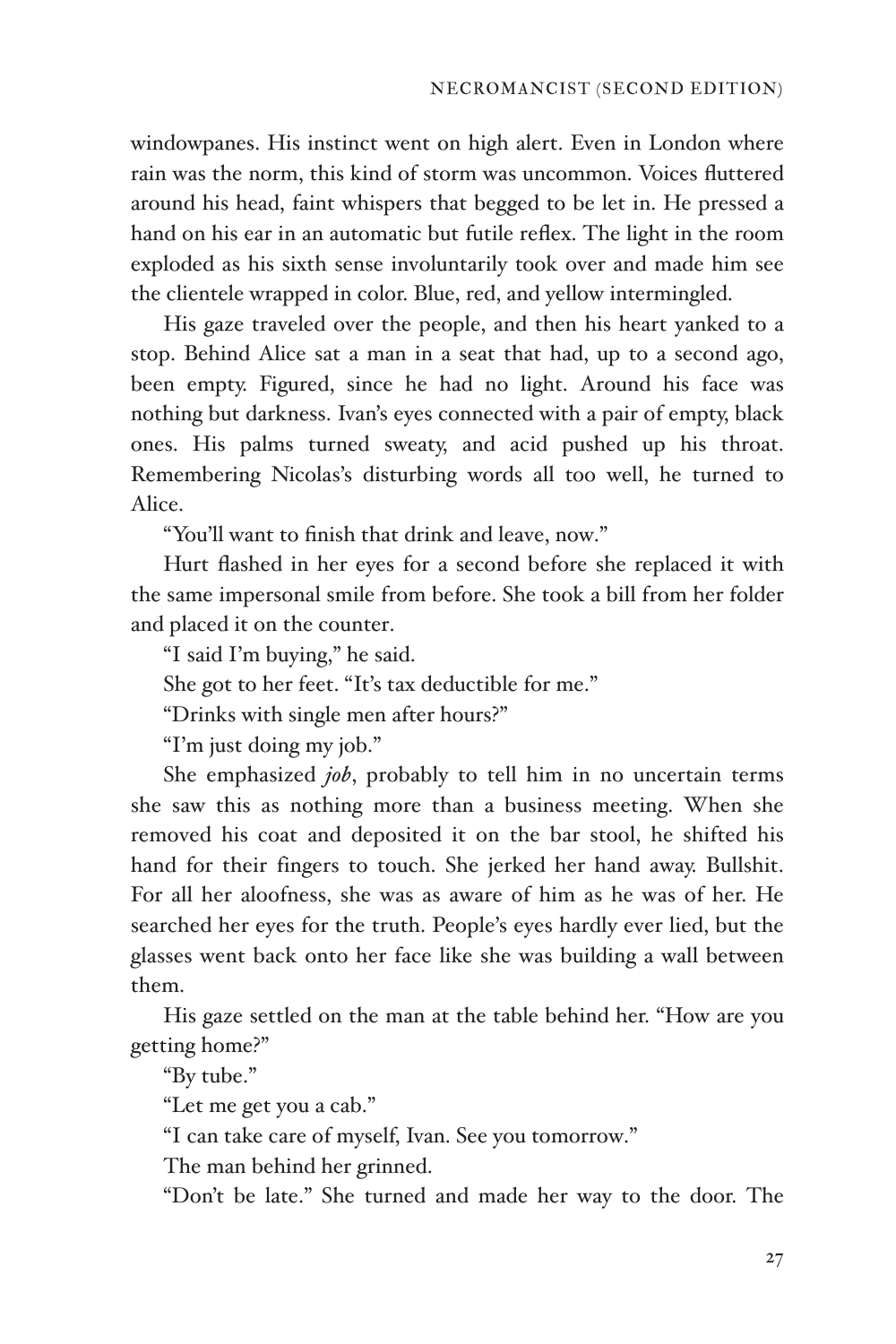wind almost blew her back into the pub when she opened it and exited into the dark, wet street.

"You should have walked her home," the colorless man said.

Ivan looked around before approaching the table. He sat down and leaned his elbows on the top. A foul smell erased the lingering fragrance of lilies. The man wore a black suit and red tie. His dark hair was combed back, each strand in place.

"What do you want?" Ivan asked quietly.

The man regarded him with an emotionless face. "Aren't you going to ask who I am?"

Ivan shrugged. "Makes no difference. You're dead. A corpse is a corpse. What you want is what's important."

The man sighed. "So much for polite small talk. I was looking forward to having a conversation. It's been years, you know, one hundred and fifty-six, to be exact."

"You didn't find me because you're bored and needed a chit-chat."

The man tilted his head. "Call me Boris, and no, I didn't look you up for a *chat*."

"Who sent you?"

"A man called Godfrey."

"I meant who channeled you."

He folded his hands on the table while a lazy smile transformed his face. With that smile the dead bastard actually looked handsome. "Now who's asking all the wrong questions? Does it matter who brought me back from my grave?"

"What does this Godfrey want?" Ivan asked under his breath.

Boris leaned forward, the gleam in his eyes flat, as if light was absorbed but not reflected. "Why, a necromancist like you, of course. Why else would he send someone from the *other* side to find you?"

"I know that, you dead idiot. What I'm asking is *why* he wants a necromancist."

"He's got a job for you."

"I don't do jobs in that field."

"He pays rather well."

"In case you haven't noticed, money's not an issue for me."

Boris scrutinized him. "Neither is fame. Maybe power?"